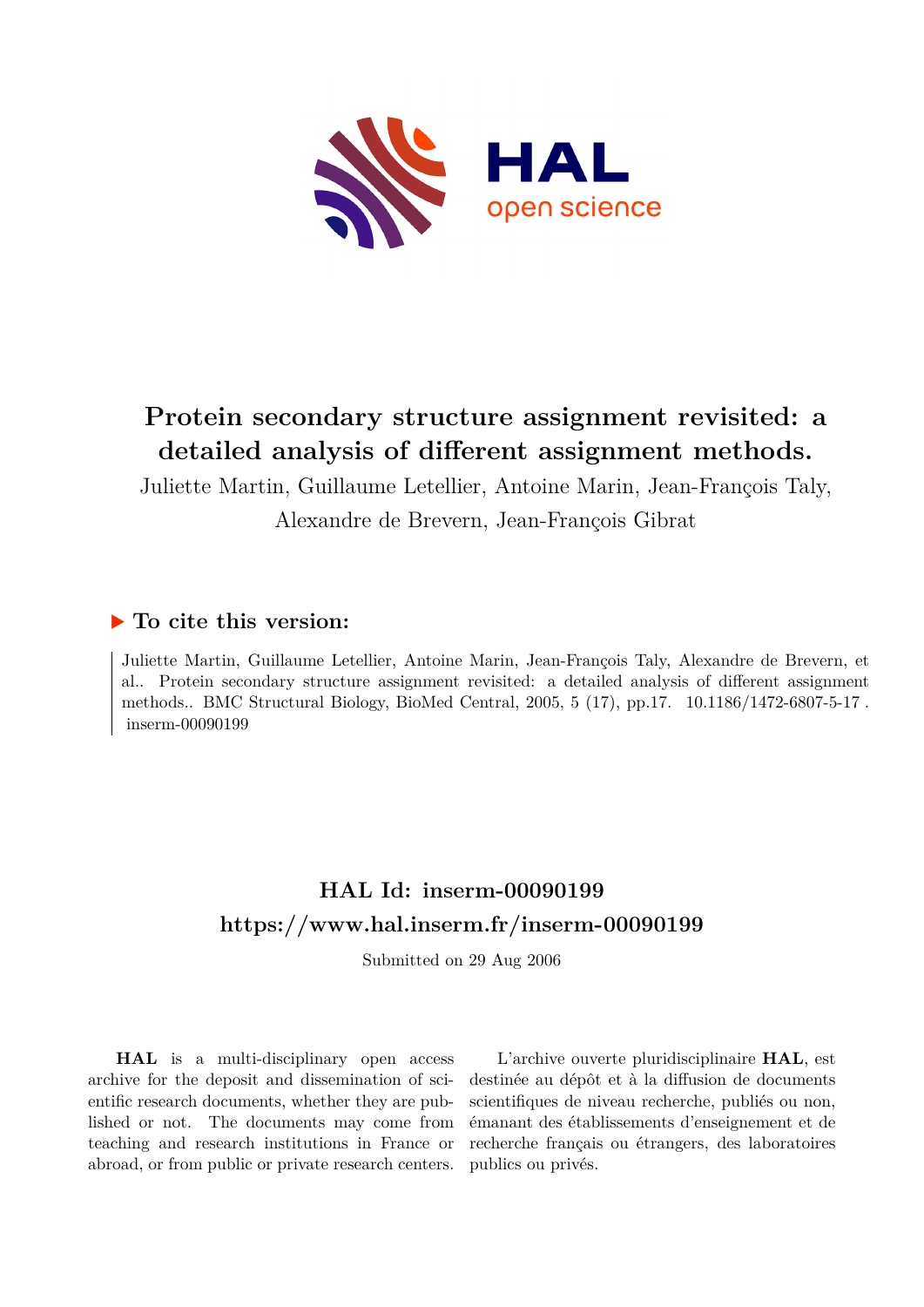## Research article **Contract Contract Contract Contract Contract Contract Contract Contract Contract Contract Contract Contract Contract Contract Contract Contract Contract Contract Contract Contract Contract Contract Contra**

# **Protein secondary structure assignment revisited: a detailed analysis of different assignment methods**

Juliette Martin<sup>\*1</sup>, Guillaume Letellier<sup>1</sup>, Antoine Marin<sup>1</sup>, Jean-François Taly<sup>1</sup>, Alexandre G de Brevern<sup>2</sup> and Jean-François Gibrat<sup>1</sup>

Address: <sup>1</sup>INRA, Unité Mathématiques Informatique et Génome, Domaine de Vilvert, 78352 Jouy en Josas Cedex, France and <sup>2</sup>INSERM U726, Equipe de Bioinformatique Génomique et Moléculaire, Université Paris 7, case 7113, 2 place Jussieu, 75251 Paris cedex 05, France

Email: Juliette Martin\* - juliette.martin@jouy.inra.fr; Guillaume Letellier - guillaume.letellier@jouy.inra.fr; Antoine Marin - antoine.marin@jouy.inra.fr; Jean-François Taly - jean-francois.taly@jouy.inra.fr; Alexandre G de Brevern - debrevern@ebgm.jussieu.fr; Jean-François Gibrat - jean-francois.gibrat@jouy.inra.fr

\* Corresponding author

Published: 15 September 2005

*BMC Structural Biology* 2005, **5**:17 doi:10.1186/1472-6807-5-17

[This article is available from: http://www.biomedcentral.com/1472-6807/5/17](http://www.biomedcentral.com/1472-6807/5/17)

© 2005 Martin et al; licensee BioMed Central Ltd.

This is an Open Access article distributed under the terms of the Creative Commons Attribution License [\(http://creativecommons.org/licenses/by/2.0\)](http://creativecommons.org/licenses/by/2.0), which permits unrestricted use, distribution, and reproduction in any medium, provided the original work is properly cited.

Received: 26 May 2005 Accepted: 15 September 2005

#### **Abstract**

**Background:** A number of methods are now available to perform automatic assignment of periodic secondary structures from atomic coordinates, based on different characteristics of the secondary structures. In general these methods exhibit a broad consensus as to the location of most helix and strand core segments in protein structures. However the termini of the segments are often ill-defined and it is difficult to decide unambiguously which residues at the edge of the segments have to be included. In addition, there is a "twilight zone" where secondary structure segments depart significantly from the idealized models of Pauling and Corey. For these segments, one has to decide whether the observed structural variations are merely distorsions or whether they constitute a break in the secondary structure.

**Methods:** To address these problems, we have developed a method for secondary structure assignment, called KAKSI. Assignments made by KAKSI are compared with assignments given by DSSP, STRIDE, XTLSSTR, PSEA and SECSTR, as well as secondary structures found in PDB files, on 4 datasets (X-ray structures with different resolution range, NMR structures).

**Results:** A detailed comparison of KAKSI assignments with those of STRIDE and PSEA reveals that KAKSI assigns slightly longer helices and strands than STRIDE in case of one-to-one correspondence between the segments. However, KAKSI tends also to favor the assignment of several short helices when STRIDE and PSEA assign longer, kinked, helices. Helices assigned by KAKSI have geometrical characteristics close to those described in the PDB. They are more linear than helices assigned by other methods. The same tendency to split long segments is observed for strands, although less systematically. We present a number of cases of secondary structure assignments that illustrate this behavior.

**Conclusion:** Our method provides valuable assignments which favor the regularity of secondary structure segments.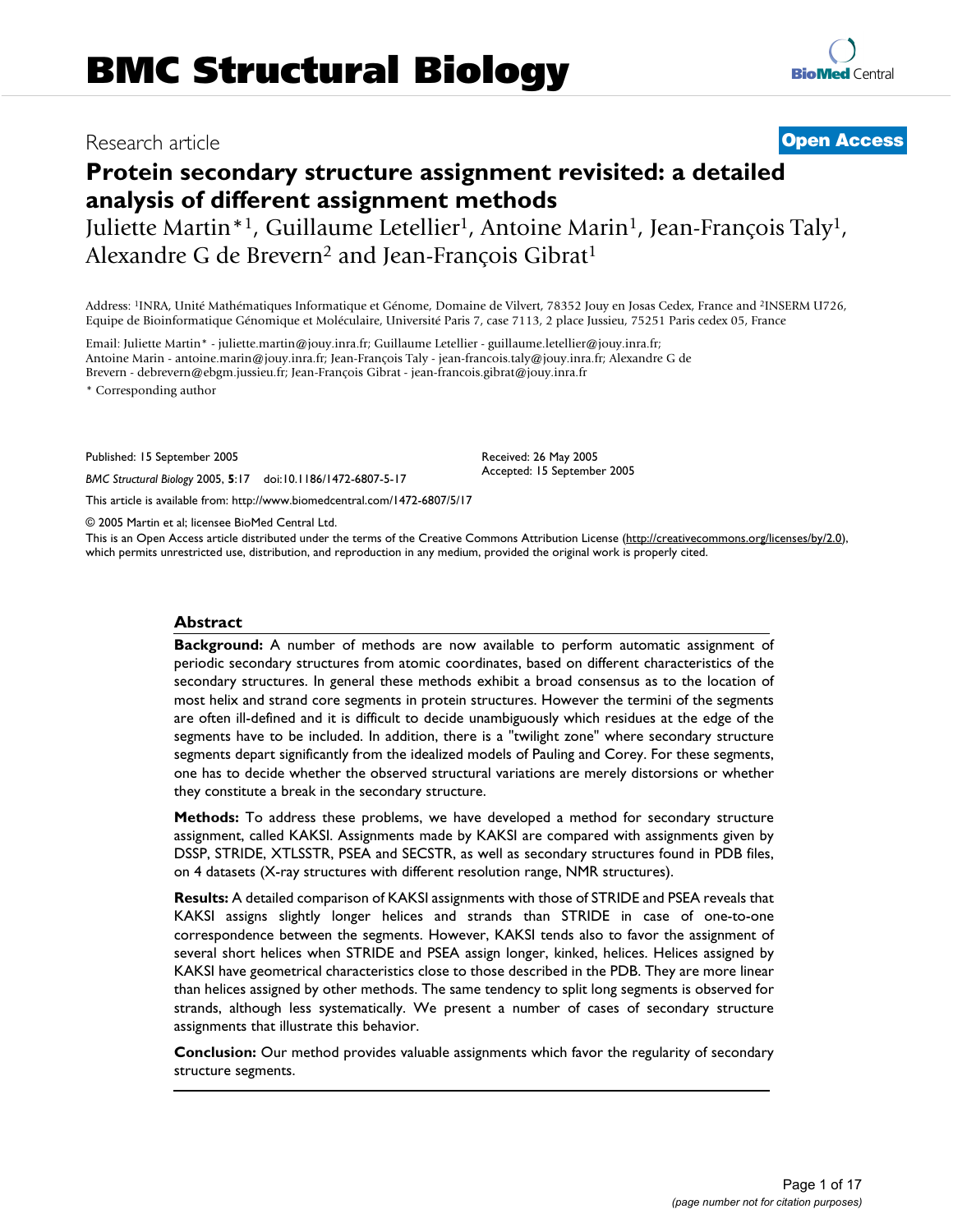#### **Background**

In 1951, Pauling and Corey predicted the existence of two periodic motifs in protein structures: the  $\alpha$ -helix [1] and the  $\beta$ -sheet [2] which turned out to be major features of protein architecture. Secondary structures, because they allow a simple and intuitive description of 3D structures, are widely employed in a number of structural biology applications. For instance, they are used for structure comparison [3] and structure classification [4,5]. They also provide a natural frame for structure visualization [6,7].

In recent years, secondary structures have come to play a major role in a number of methods aiming at predicting protein 3D-structures. Indeed, being able to predict accurately secondary structure elements along the sequence provides a good starting point toward elucidating the 3Dstructure [8,9]. Current algorithms for predicting the secondary structure provides accuracy rates of about 80% for a 3 state prediction:  $\alpha$ -helix,  $\beta$ -strand and coils [10-12], using neural networks and evolutionary information. The maximum achievable prediction has been estimated to lie in the range 85% [13] to 88% [14].

The divergence between observed and predicted secondary structure has been noticed early [15]. It took more time, though, for the structuralist community, to realize that obtaining an accurate and objective secondary structure assignment was not a trivial task, due to the variations observed in secondary structures when compared to ideal ones. As noted by Robson and Garnier [16]: "In looking at a model of a protein, it is often easy to recognize helix and to a lesser extent sheet strands, but it is not easy to say whether the residues at the ends of these features be included in them or not. In addition there are many distorsions within such structures, so that it is difficult to assess whether this represents merely a distortion, or a break in the structure. In fact the problem is essentially that helices and sheets in globular proteins lack the regularity and clear definition found in the Pauling and Corey models." For instance, as found by Barlow and Thornton [17] and Kumar and Bansal [18,19], a majority of  $\alpha$ -helices in globular proteins are smoothly curved. Therefore, a group of experts (NMR spectroscopists and crystallographers), asked to assign the secondary structure of a particular protein, is likely to come up with different assignments.

To cope with this problem, as well as the increase in the number of experimentally solved 3D structures, the need for automatic secondary structure assignment programs was felt in the mid seventies. Such programs are intended to embody expert's knowledge and to provide consistent and reproducible secondary structure assignments. Periodic secondary structures generate regularities that can be used as criteria to define them, e.g.,  $C\alpha$  distances, dihedral

angles, like  $\alpha$  angles or pairs of  $(\Phi/\Psi)$  angles, and specific patterns of hydrogen bonds. Along the years, various methods using these criteria have been proposed. The first implementation of such methods, allowing automatic secondary structure assignment from 3D coordinates, was done by Levitt and Greer [20]. The algorithm was mainly based on inter- $C\alpha$ ; torsion angles.

A few years later, Kabsch and Sander developed a method called DSSP [21] that still remains one of the most widelyused program for secondary structure assignment. The DSSP algorithm is based on the detection of hydrogenbonds defined by an electrostatic criterion. Secondary structure elements are then assigned according to characteristic hydrogen-bond patterns. This methodology has been widely accepted as the gold standard for secondary structure assignment. A number of software packages make use of DSSP when they need to assign secondary structures. For instance rasmol [6], the most widely distributed visualization software, assigns the repetitive structures with a fast DSSP-like algorithm. Similarly GROMACS analysis tools use the DSSP software [22].

STRIDE [23] is a software related to DSSP. It makes a very similar use of hydrogen-bond patterns to what is done in DSSP, although the definition of hydrogen-bonds is slightly different. In addition STRIDE takes into account (Φ/Ψ) angles to assign secondary structures. STRIDE is used by the visualization tool VMD [7] to assign secondary structures.

SECSTR [24] belongs to the same family of methods. It has been developed specifically to improve the detection of  $\pi$ -helices. Indeed, SECSTR's authors found dssp and STRIDE unable to detect several  $\pi$ -helices they were able to characterize with their method.

Other methods have been developed that use different criteria to assign secondary structures. DEFINE [25] relies on C $\alpha$  coordinates only and compares C $\alpha$  distances with distances in idealized secondary structure segments. It also provides a description of super-secondary structures. P-CURVE approach [26] is based on the definition of helicoidal parameters for peptide units and generates a global peptide axis. PSEA [27] only considers  $C\alpha$  atoms. It is based on distance and angle criteria. XTLSSTR [28] has been developed to assign secondary structures " in the same way a person assigns structure visually", from distances and angles calculated from the backbone geometry. It is concerned with amide-amide interactions. The most recent method, to the best of our knowledge, is VoTAP [29] which employs the concept of Voronoi tessellation, yielding new contact matrices.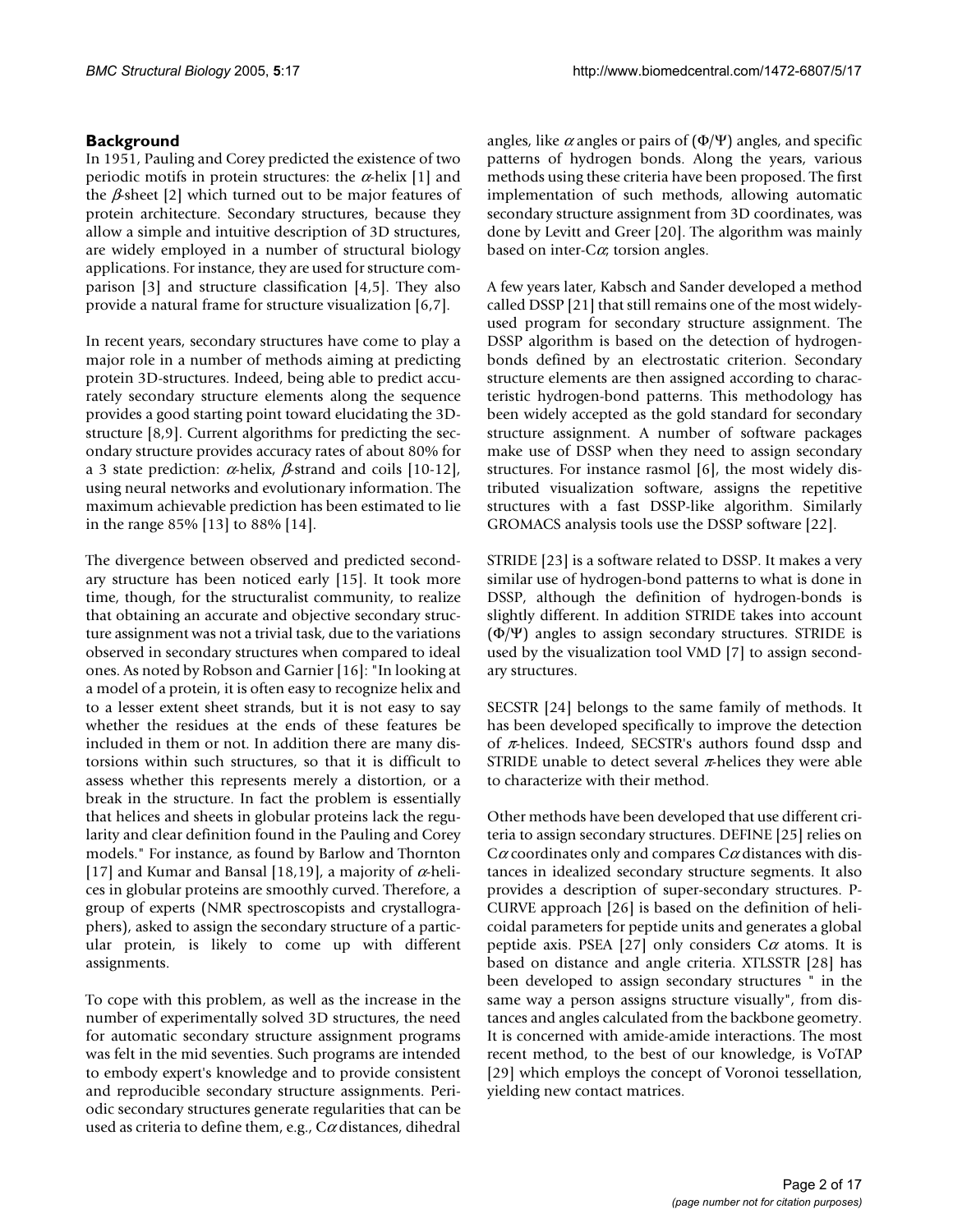Let us notice that structure files provided by the Protein Data Bank (PDB) [30] contain secondary structure descriptions in the HELIX, SHEET and TURN fields (see the PDB Format Description Version 2.2 [31]). These secondary structure descriptions are either provided by the depositor (optional) or generated by DSSP. Approximately 90% of the PDB files do have secondary structure fields. However, even though these fields are used, it may happen that only a few secondary structure elements, of interest for the depositor, are described, the others being ignored.

The variety of available methods illustrates the fact that there are several legitimate ways to define secondary structures. It is hardly surprising that these different methods provide different assignments, especially at the edges of secondary structure segments. For example, Colloc'h and co-workers [32] showed that the percentage of agreement is only 63% between DSSP, P-CURVE and DEFINE and that DEFINE tends to assign too many repetitive secondary structure segments. XTLSSTR authors noted that DSSP assigns more  $\beta$ -strands than XTLSSTR does [28]. SECSTR is logically more sensitive for  $\pi$ -helix detection than DSSP or stride [24].

In this paper we want to focus on how well some of the above methods handle the secondary structure irregularities mentioned by Robson and Gamier [16]. We are particularly interested in the way these different methods process the edges of secondary structure elements and deal with the various structure distorsions occurring in proteins. For structures solved by X-ray diffraction, it is well known that the resolution has a direct effect upon the quality of the resulting model. One expects the secondary structure assignment to be less accurate for low resolution structures [23]. It is thus interesting to assess the effect of the resolution upon the secondary structure assignment proposed by the different methods. It is also worth comparing secondary structure assignments for structures solved by X-ray crystallography and by NMR techniques. Structures solved by NMR correspond to proteins in solution and provide a more "dynamic" representation of the protein conformation than X-ray structures do. NMR structures are therefore more prone to local distorsions and constitute difficult, and interesting, cases for secondary structure assignment methods.

In the following we present a new method for secondary structure assignment, called KAKSI (KAKSI means "two" in Finnish) based on C $\alpha$  distances and (Φ/Ψ) angles. These characteristics are intuitively used when examining visually a 3D structure. Our main purpose in developing this method was to deal, in a satisfactory way, with the structure irregularities. For instance we consider that regions of the polypeptide chain that show an abrupt change in their curvatures (such as kinks in *a* helices) should be considered as breaks in periodic secondary structures. The objective of an assignment method is to provide accurate and reliable assignment. Demonstrating that our methodology is an improvement over existing methods would be difficult since there is no standard of truth to benchmark methods with. We then carry out comparisons of the assignments of this new method with a number of other methods that use different criteria to define secondary structures: DSSP, STRIDE, SECSTR, XTLSSTR and PSEA, as well as with the descriptions found in PDB files. These comparisons are performed on 4 different datasets: 3 X-ray datasets with, respectively, high, medium and low resolution and an NMR dataset. This allows us to evaluate the effect of the resolution and experimental method upon the different secondary structure assignment methods.

We address the problem of inclusion of residues at the edges of helices and strands by examining the length of segments assigned by different methods. We also study the problem of correctly defining segments in case of distortions. More specifically, for helices, we appraise the geometry of helical segments using HELANAL [33], a software dedicated to this task.

Finally, we illustrate how KAKSI deals with distorted secondary structures by comparing its assignments with STRIDE assignments for a number of difficult cases.

#### **Results and discussion** *KAKSI parameters*

In KAKSI secondary structure detection depends on a number of parameters (see Method section).

To test the robustness of the method to the choice of these parameters, we examined the effect of changing  $\varepsilon_{H}$ ,  $\varepsilon_{h}$  and <sup>σ</sup>*b* upon the secondary structure contents of the *comparison sets*. We let  $\varepsilon_H$  and  $\varepsilon_b$  vary in the range 1.29 to 3.30, and  $\sigma_b$ in the range 3 to 6. Each parameter is tested separately, while keeping other parameters to the selected values given in Methods section.

The effects are similar on all sets of structures. The decrease of  $\varepsilon_H$  below 1.96 results in a moderate diminution of the percentage of  $\alpha$ -helix, whereas this percentage slightly increases when  $\varepsilon_H$  is greater than 1.96. Fewer  $\beta$ sheets are assigned when  $\varepsilon_{b'}$  is lower than 2.58. On the contrary, the percentage of  $\beta$ -sheets increases when  $\varepsilon_{b'}$  is greater than 2.58. Slightly more  $\beta$ -sheets are assigned when  $\sigma_h$  is lower than 5, and there is a diminution of  $\beta$ sheets assignment when  $\sigma_h$  is greater than 5.

Two different behaviors are observed: KAKSI assignments are not very sensitive to variations of  $\alpha$ -helix detection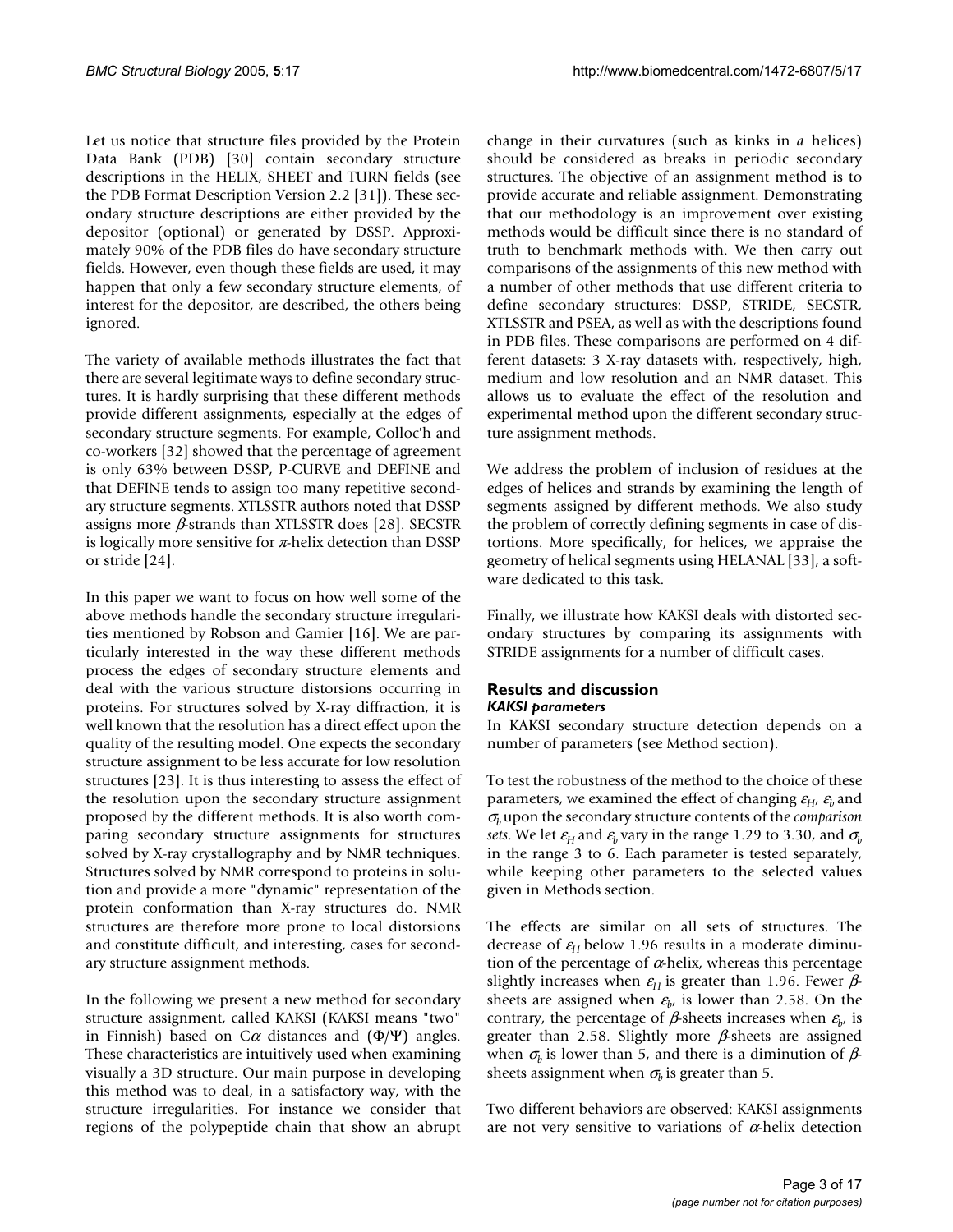thresholds, but quite sensitive to variations of  $\beta$ -sheets detection thresholds. This is easily explained by the detection heuristic: the detection of  $\alpha$ -helix is achieved by the distance or the angle criteria, moderate changes of  $\varepsilon_H$  are balanced by other criteria. On the contrary, the  $\beta$ -sheet detection is achieved by the satisfaction of both, distance and angle, criteria.

The two criteria implemented in KAKSI for kink detection in  $\alpha$ -helices, K1 based on (Φ/Ψ) angles and K2 based on axes, are also tested. To evaluate the efficiency of each criterion, we analyze the geometry of kinked helices with the HELANAL software. We monitor the fraction of helices classified as kinked by HELANAL. This fraction is reduced when each criterion is used separately showing that both

criteria are able to detect kinks (data not shown). Results obtained with K1 agree better with HELANAL results than those obtained with K2. However the best agreement with HELANAL is obtained when criterion K1 and K2 are used sequentially. Hereafter, KAKSI assignments are obtained with the parameter values given in Material and Methods and both criteria K1 and K2 applied for kink detection.

#### *Secondary structure content*

The secondary structure content is used to assess the sensitivity of different assignment methods to the structure resolution. Table 2 shows the secondary structure content in all our *comparison sets*, according to five available assignment softwares, KAKSI and the PDB description.

**Table 2: Secondary structure content according to different assignment methods. %***H***: percentage of residues assigned in** α**-helix. %***b***: percentage of residues assigned in** β**-strand. See the text for** β**-strand assignment with** *kaksi* **using different parameter values on the**  *LRes* **and the** *NMR* **sets.**

| Dataset        | <b>HRes</b> set |      | MRes set |      | LRes set |      | NMR set |      |
|----------------|-----------------|------|----------|------|----------|------|---------|------|
| Method         | %H              | %b   | %H       | %b   | %H       | %b   | %H      | %b   |
| <b>KAKSI</b>   | 36.8            | 22.0 | 38.0     | 22.5 | 35.1     | 19.0 | 33.5    | 15.2 |
| <b>PDB</b>     | 40.5            | 20.3 | 41.7     | 20.9 | 39.3     | 18.2 | 35.5    | 17.3 |
| <b>DSSP</b>    | 35.9            | 22.5 | 37.3     | 22.9 | 35.4     | 20.4 | 32.2    | 17.3 |
| <b>STRIDE</b>  | 36.4            | 22.6 | 38.6     | 23.3 | 36.3     | 21.2 | 33.7    | 18.8 |
| <b>PSEA</b>    | 32.1            | 23.7 | 34.2     | 25.0 | 33.0     | 24.4 | 30.6    | 22.8 |
| <b>SECSTR</b>  | 37.2            | 20.1 | 38.5     | 20.4 | 37.0     | 18.6 | 33.3    | 16.3 |
| <b>XTLSSTR</b> | 40.4            | 19.7 | 40.9     | 19.6 | 35.9     | 14.4 | 34.3    | 14.8 |

There is no absolute consensus, even for the *HRes set*, about secondary structure content according to different methods. STRIDE and DSSP figures are very close, as expected due to the similarity of these methods [21,23]. PSEA systematically assigns less helices and more strands than other methods. PDB assignments are always richer in  $\alpha$ -helix than any automatic procedure. KAKSI assigns a fraction of periodic secondary structures comparable to STRIDE and DSSP on the *HRes set*.

Secondary structure contents in the *HRes* and the *MRes sets* are similar according to different methods. Assignments on the *LRes* and the *NMR sets* result in smaller contents in regular secondary structures. This is true for every assignment methods, but more or less marked, depending on the method. β-assignment is lower on the *LRes set* for a majority of methods. Only PSEA assignments show a proportion of  $\beta$  comparable for all datasets. It must be noted that this method consistently assigns more  $\beta$ -strands than all other methods, whatever the dataset considered. Overall, though, the influence of the resolution upon the assignments of the methods is moderate. The type of technique use to solve the structure (X-ray vs NMR) appear to have a more pronounced effect.

The decrease in β-sheets assignment on the *LRes* and *NMR sets* indicates that less stringent parameter values are required when dealing with structures belonging to these sets. For example, KAKSI assignment on the *LRes set* with  $\sigma_b$  = 3 result in a proportion of 22.3% residues in  $\beta$ -sheet and 20.7% with  $\sigma_b$  = 3.30 (data not shown). In the same way, the percentage of β-sheet residues in the *NMR sets* is about 17.7% with  $\sigma_b = 3$  or  $\varepsilon_b = 3.30$ . Consequently, we suggest to adapt the  $\beta$ -sheet detection parameters when dealing with low resolution and NMR structures.

## *Measures of global agreement between methods*

#### C*3 scores*

Table [3](#page-5-0) shows the *C*<sub>3</sub> scores obtained for the *HRes set* (the overall agreement between the different assignment methods show the same tendencies for the different *comparison sets*, [see Additional file 1]). A group of methods shows a strong agreement:  $C_3$  scores within the group DSSP, STRIDE, SECSTR and PDB are all in the range 87.4% (SECSTR versus PDB) to 95.4% (STRIDE versus DSSP).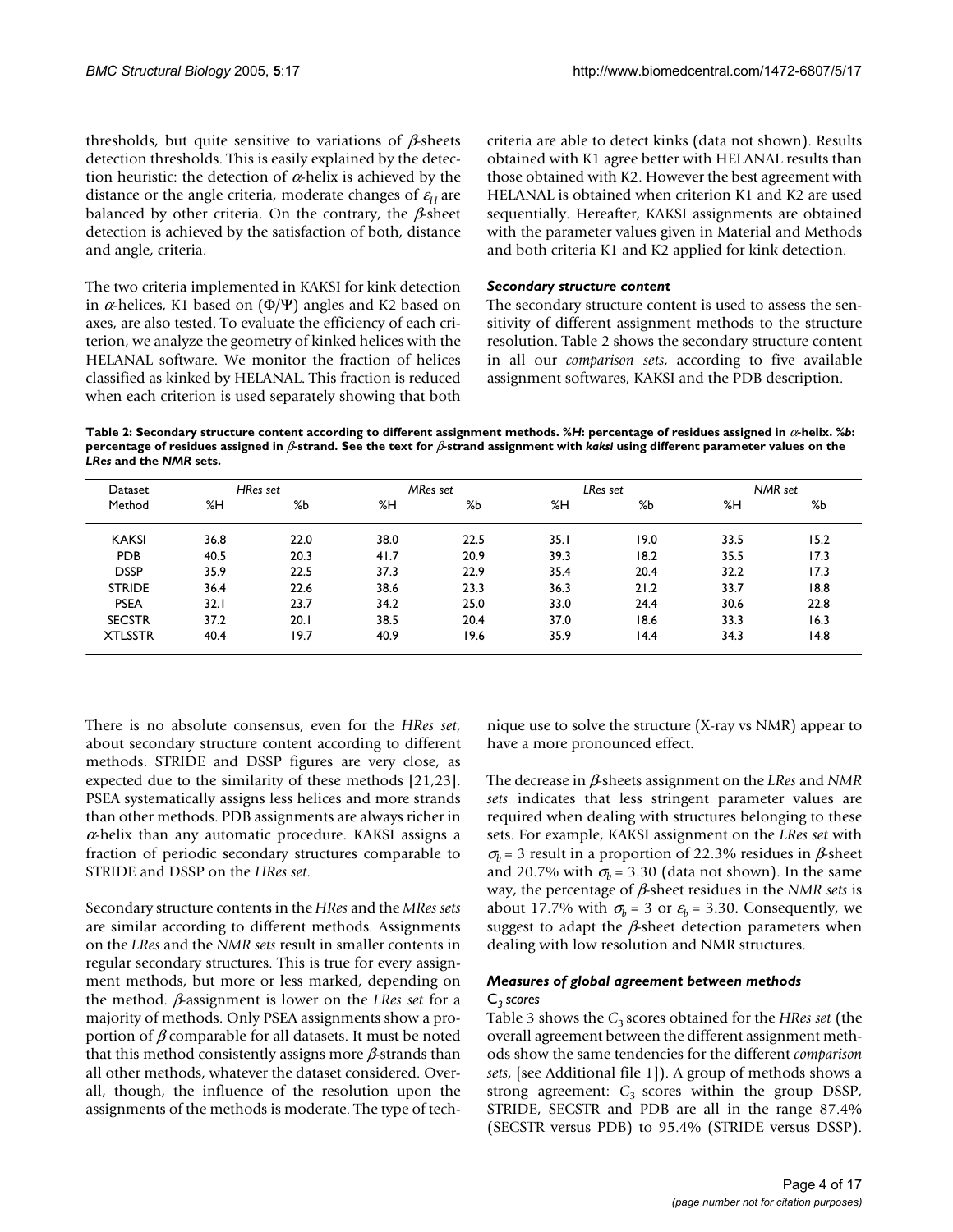|                | <b>DSSP</b> | <b>STRIDE</b> | <b>PSEA</b> | <b>SECSTR</b> | <b>XTLSSTR</b> | <b>PDB</b> |
|----------------|-------------|---------------|-------------|---------------|----------------|------------|
| <b>KAKSI</b>   | 82.1%       | 83.5%         | 81.5%       | 81.7%         | 78.3%          | 83.4%      |
| <b>DSSP</b>    |             | 95.4%         | 80.1%       | 93.4%         | 80.4%          | 90.8%      |
| <b>STRIDE</b>  |             |               | 81.1%       | 91.9%         | 80.8%          | 89.9%      |
| <b>PSEA</b>    |             |               |             | 79.8%         | 75.8%          | 78.1%      |
| <b>SECSTR</b>  |             |               |             |               | 79.6%          | 87.4%      |
| <b>XTLSSTR</b> |             |               |             |               |                | 80.7%      |

<span id="page-5-0"></span>**Table 3:** *C***3 scores between different methods on the HRes set**

The strong similarity between DSSP and STRIDE assignments, which both used a hydrogen-bond criterion, has been noted in previous studies [27,29,34]. The SECSTR method is strongly related to the DSSP algorithm and logically belongs to this group. As was expected, PDB descriptions are very close to DSSP assignments due to the way secondary structure assignments are performed.

Assignments given by XTLSSTR are the most different from others:  $C_3$  scores with DSSP, STRIDE, SECSTR and PDB are all below 81%. KAKSI and PSEA show an intermediate behavior of the other methods [see Additional file 2]. The  $C_3$  scores are all in the same range, between 81.5% (KAKSI/PSEA) and 83.5% (KAKSI/STRIDE), excluding XTLSSTR (78.3%).

#### *SOV criterion*

The SOV criterion is usually employed for secondary structure prediction evaluation, whereas here, comparisons are made between alternative structure assignments. SOV values depend on which structure ischosen as reference. To allow comparison, KAKSI is taken as reference. Table 4 shows SOV values computed from the *HRes set* for helices and strands, between KAKSI and other methods. SOV values for other datasets are available, [see Additional file 3].

**Table 4: SOV measures between kaksi and other methods on the HRes set.** *SOVH***: SOV for** α**-helix.** *SOV<sup>b</sup>* **: SOV for** β**-strand. KAKSI is taken as reference.**

| Method         | $\mathsf{SOV}_H$ | $SOV_b$ |
|----------------|------------------|---------|
| <b>DSSP</b>    | 91.7%            | 92.1%   |
| <b>STRIDE</b>  | 91.2%            | 91.9%   |
| <b>SECSTR</b>  | 89.0%            | 83.9%   |
| <b>PSEA</b>    | 87.5%            | 82.7%   |
| <b>XTLSSTR</b> | 89.3%            | 73.4%   |
| <b>PDB</b>     | 88.4%            | 89.4%   |

For helical segments, the highest SOV with KAKSI assignment is obtained with DSSP (91.7%). It lies in the same range for STRIDE. It is slightly lower for other methods but remains above 87%. For the strands, a good agreement is seen with DSSP, STRIDE and PDB (SOV scores about 90%). Lower SOV (about 83%) are found with PSEA and SECSTRC. Moderate agreement is seen with XTLSSTR (75.8% only).  $C_3$  score between XTLSSTR and KAKSI is only 78.3%(see table [3](#page-5-0)). SOV values are high for helices and slightly lower for strands, showing that differences between both methods mainly concern  $\beta$ -sheets assignments. Hereafter we will restrict our comparisons to KAKSI, STRIDE, and PSEA assignments on the *HRes set*. STRIDE is a widely-used method whose results are very similar to DSSP and PDB, as shown by the  $C_3$  scores. STRIDE is chosen because it exhibits the largest  $C_3$  score with KAKSI. PSEA is chosen because its algorithm fairly differs from other methods, but SOV values remain consistent when compared to KAKSI'S.

#### *Segment length distribution*

The length distributions of helices and strands assigned by KAKSI, PSEA and STRIDE on the *HRes set* are shown on Figure [3.](#page-6-0)

In helix distributions, three zones can be distinguished. (i) For helices shorter than 8 residues, the distributions are very different: STRIDE assigns many 3 residue long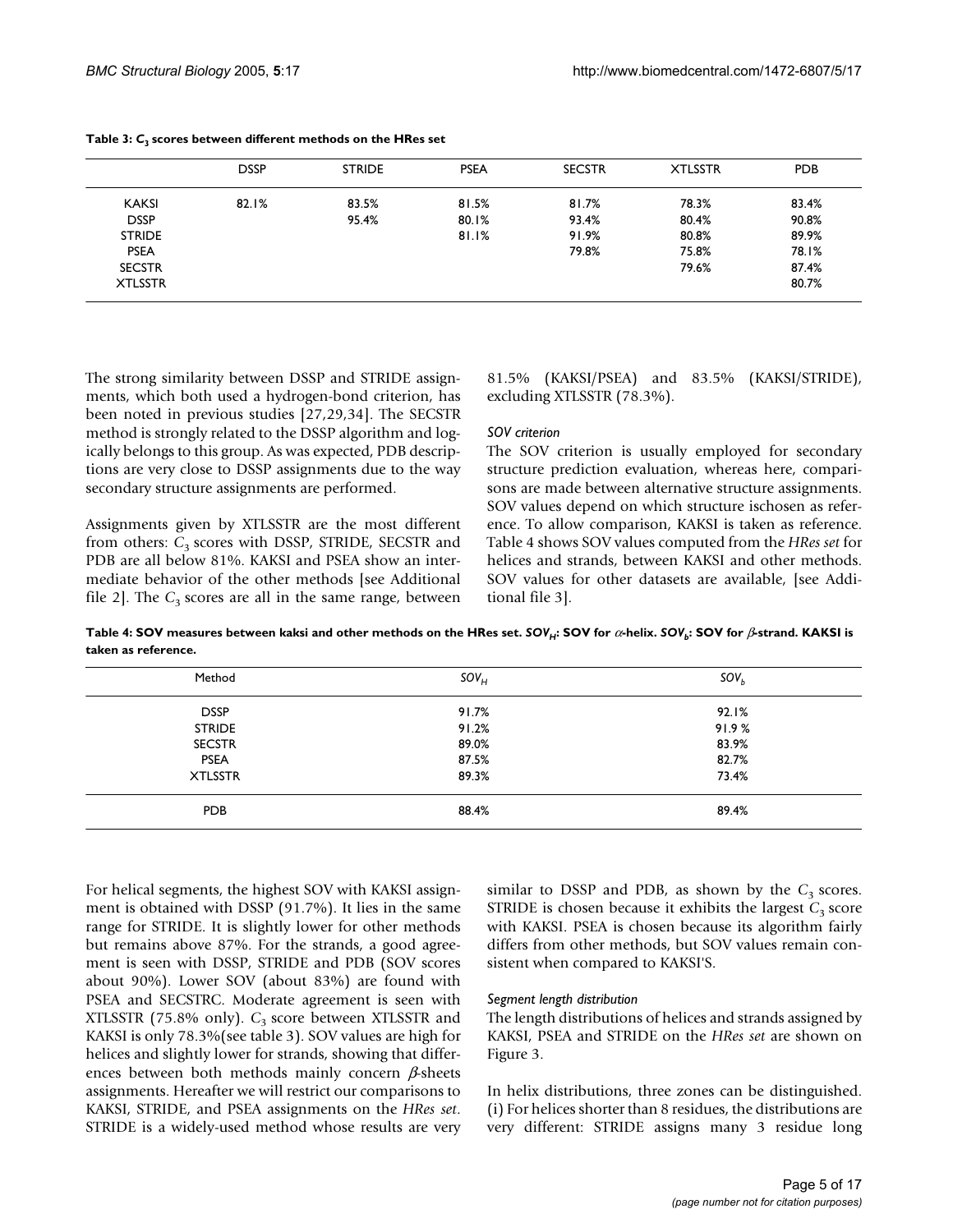<span id="page-6-0"></span>

**Length distribution of helices and strands assigned by stride, psea and kaksi**. Length distribution of helical (top) and extended (bottom) segments assigned by STRIDE (plain line and crosses), PSEA (dashed line and open circles), and KAKSI (dotted line and filled circles), on the *HRes set*. The STRIDE assignment generates a large number of 3 residue-long helices (1238 segments) and 1 residue-long strands (corresponding to 1800  $\beta$ -bridges).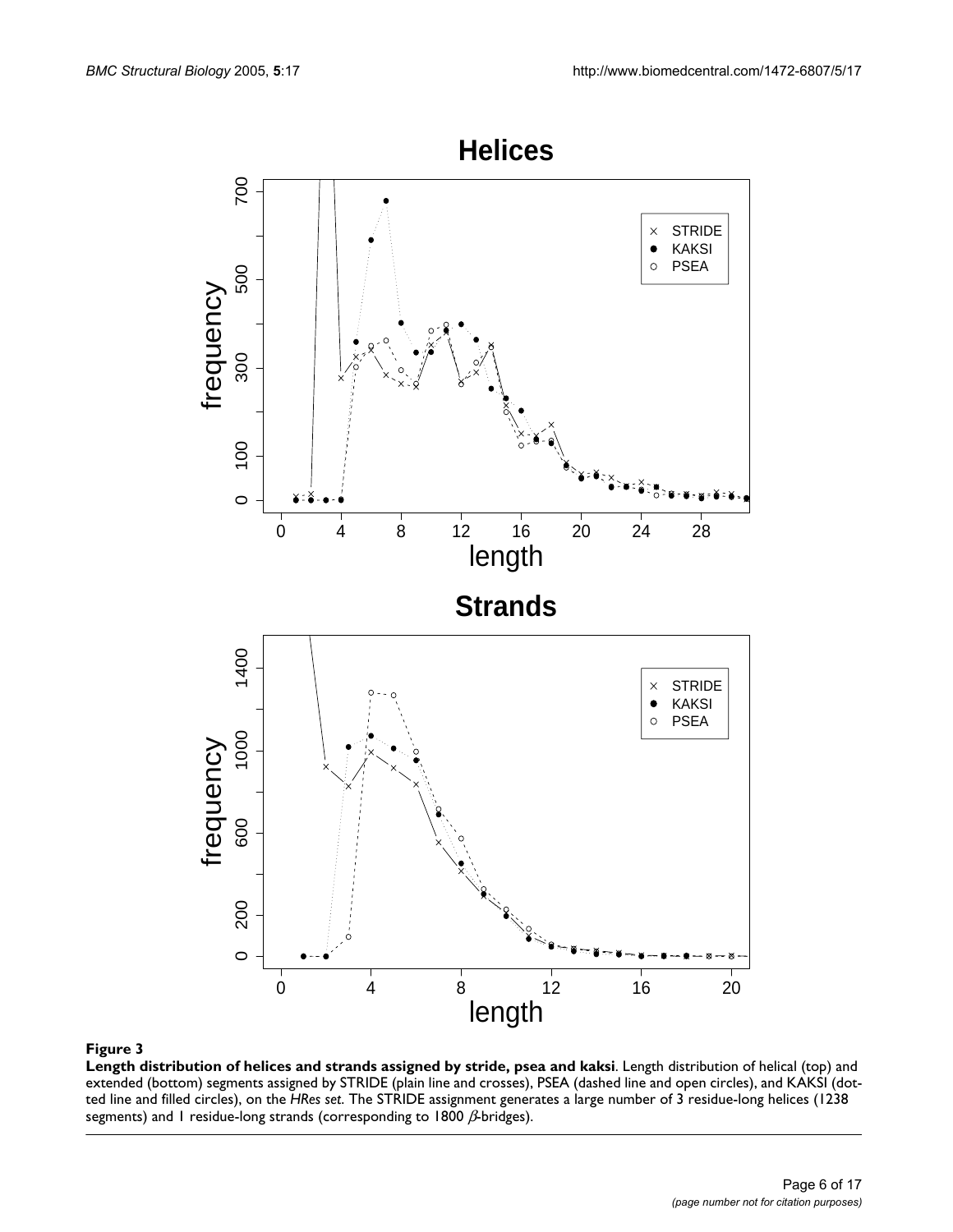helices, whereas PSEA and KAKSI do not assign helices shorter than 5 residues. PSEA assignments results in slightly larger number of short helices than STRIDE. KAKSI distribution shows a very high peak at 7 residues. (ii) In the range 8 to 15 residues, small differences are observed: KAKSI distribution shows a peak about 12 residues, unlike PSEA and STRIDE distributions. (iii) For helices longer than 15 residues, distributions are similar.

Similarly, 3 distinct zones appear in the strand distributions. (i) Up to 6 residues, PSEA and KAKSI curves show larger peaks than STRIDE distribution, at 3 to 5 residues for KAKSI, and 4 and 5 residues for PSEA. PSEA and KAKSI do not assign strands shorter than three residues, whereas STRIDE assignment result in a large number of 1-residue long strands. These segments are isolated  $\beta$ -bridges (state b in stride assignments). (ii) Between 6 and 9 residues, psea and KAKSI segments are more numerous than STRIDE segments. (iii) After 9 residues, the distributions are identical.

Global measures, such as  $C_3$  and SOV scores, show that KAKSI assignments are globally consistent with those given by other existing methods. The length distributions of helices and strands indicates that segment distribution is also roughly similar across methods. This broad consensus was expected. In the following sections we now turn toward the study of details of the assignments, in particular, as mentioned in the introduction, we compare the way different methods deal with the edges of secondary structures and cope with local distorsions.

#### *Detailed comparison*

#### *Pair length*

The SOV criterion is a measure of the global overlapping of secondary structure segments. It gives no information about the effect of length of segments or about the respective length of facing segments. Figure [4](#page-8-0) shows the plot of lengths for pair of corresponding repetitive structure segments between STRIDE and KAKSI, and PSEA and KAKSI assignments. The pairs are those used for the SOV computation: a pair is considered when there is at least one residue in the same state for the two assignments. Unpaired segments are ignored.

Taking KAKSI assignment as our reference, three different cases occur: (i) One segment according to KAKSI corresponds to a single segment in another method assignment: these are *one-to-one events*. (ii) One segment assigned by KAKSI corresponds to two or more segments in another method assignment. We call this a *fusion event*. (iii) The symmetric case, several segments in KAKSI assignment corresponding to a single segments in another method assignment, is called a *division event*. The three cases are available plotted on separate graphs [see Additional file 4].

#### *Helix length*

The strong accumulation of points along the diagonal, on both plots (KAKSI versus STRIDE and KAKSI versus PSEA) and for every segment lengths shows that KAKSI often agrees with other methods about the length of helices. There are more points below the diagonal than above, indicating that KAKSI tends to assign slightly longer segments than STRIDE and PSEA (one or two residue longer). This occurs for all segment lengths, but it is more striking on the PSEA/KAKSI comparison.

The points appearing far from the diagonal correspond to *division* and *fusion events*, as shown by the squared correlation coefficients *r* <sup>2</sup>. Correlations are calculated on the pairs (PSEA or STRIDE length/KAKSI length) and are used as indicators for the dispersion about the diagonal. On the KAKSI/STRIDE comparison,  $r^2 = 0.28$  for all the 5146 pairs, but reaches 0.88 when only the 3755 *one-to-one events* are considered. The remaining pairs correspond to 142 cases of *fusion* and 1249 cases of *division events. Division events* are responsible for the numerous observations of pairs of short helices in KAKSI assignment (5 to 9 residues) with longer helices in PSEA and STRIDE assignments (10 to 20 residues).

Similarly, for the KAKSI/PSEA comparison there are 4762 pairs (*r* <sup>2</sup>= 0.23), distributed in 3443 *one-to-one events* (*r* <sup>2</sup>= 0.85), 150 *fusion* and 1169 *division events*. Numerous cases of divisions appear on the plot as pairs of 5 to 9 residue helices for KAKSI and 10 to 20 residue helices for PSEA.

For both comparisons (KAKSI/STRIDE and PSEA/KAKSI), the number of *division events* is greater than the number of *fusion events*, showing that KAKSI tends to split long segments into shorter ones. This is a direct consequence of the kink detection mechanism used in KAKSI. It also explains why short helices are more abundant in KAKSI assignments than in STRIDE and PSEA. Some examples of this phenomenon are illustrated in Fig [5.](#page-9-0)

#### *Strand length*

The situation is less clear than for helices. The points are more dispersed and there is no clear accumulation of points accounting for *division events*. In the KAKSI/STRIDE comparison, the 5974 pairs yield a *r* <sup>2</sup>equal to 0.35. This value increases to 0.69 when only the 5403 *one-to-one events* are considered. Amongst the remaining pairs 214 correspond to *fusion events*, and 357 to *division events*. The splitting of long segments is thus less systematic than for helices. This makes senses since there is no mechanism similar to the kink detection in helices for  $\beta$ -strands. 52% of the *one-to-one events* fall above the diagonal (longer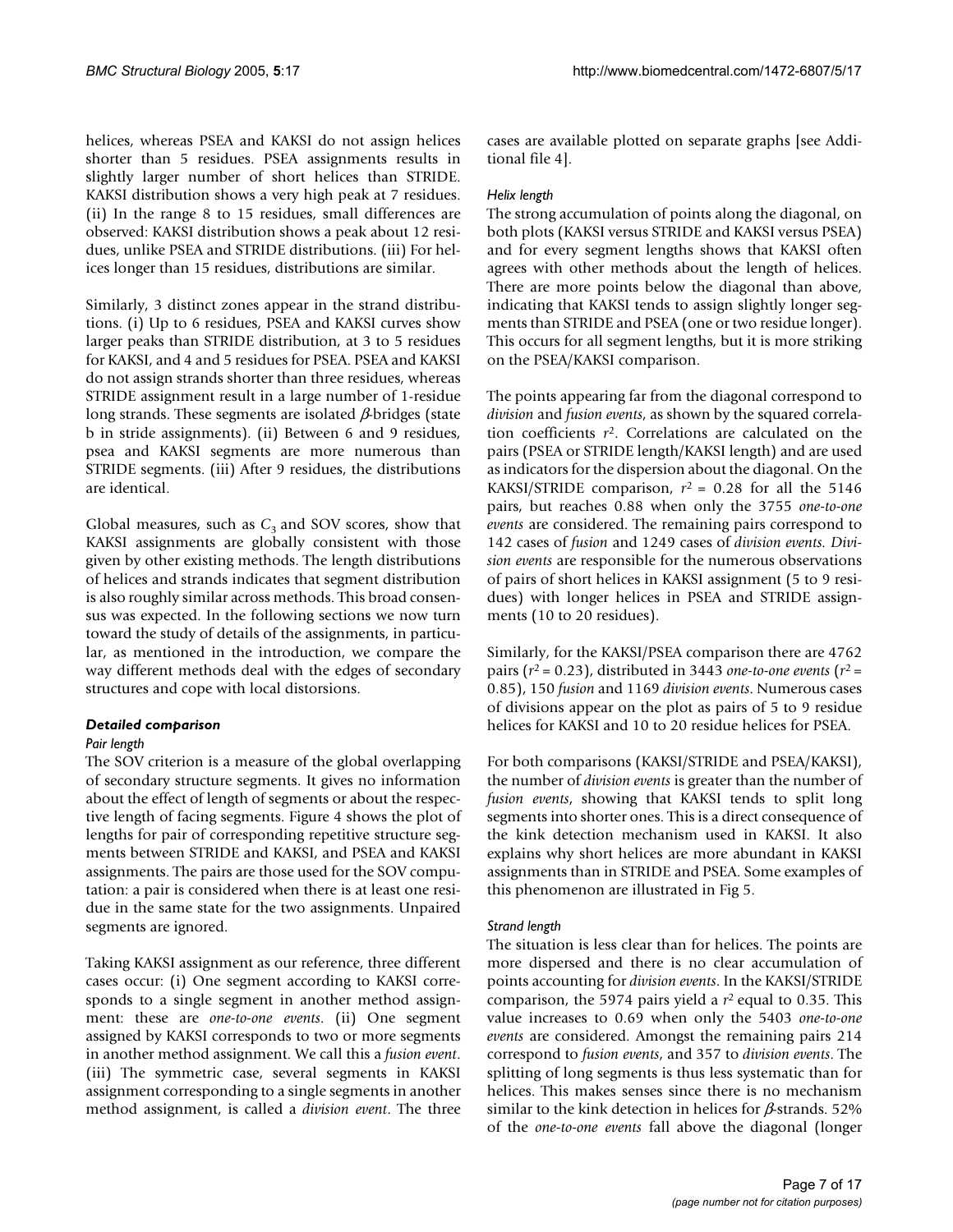<span id="page-8-0"></span>

**Length for pair of segments assigned by stride vs kaksi and psea vs kaksi**. Length for pair of helices (upper part) and strands (lower part) when comparing STRIDE and KAKSI assignments, and PSEA and KAKSI assignments. We report a pair when we found at least one residue in the same state in both assignments. Data are shown as a "sunflower plot": a point stands for a single observation, then the number of "leaves" is proportional to the number of additional observations. The diagonal x  $=$  y (same length for two assignments) is shown.

segments in KAKSI assignment) and 22 % fall below the diagonal (shorter segments in KAKSI assignment). The

remaining 26% are on the diagonal. It shows that KAKSI tend to assign longer strands than STRIDE.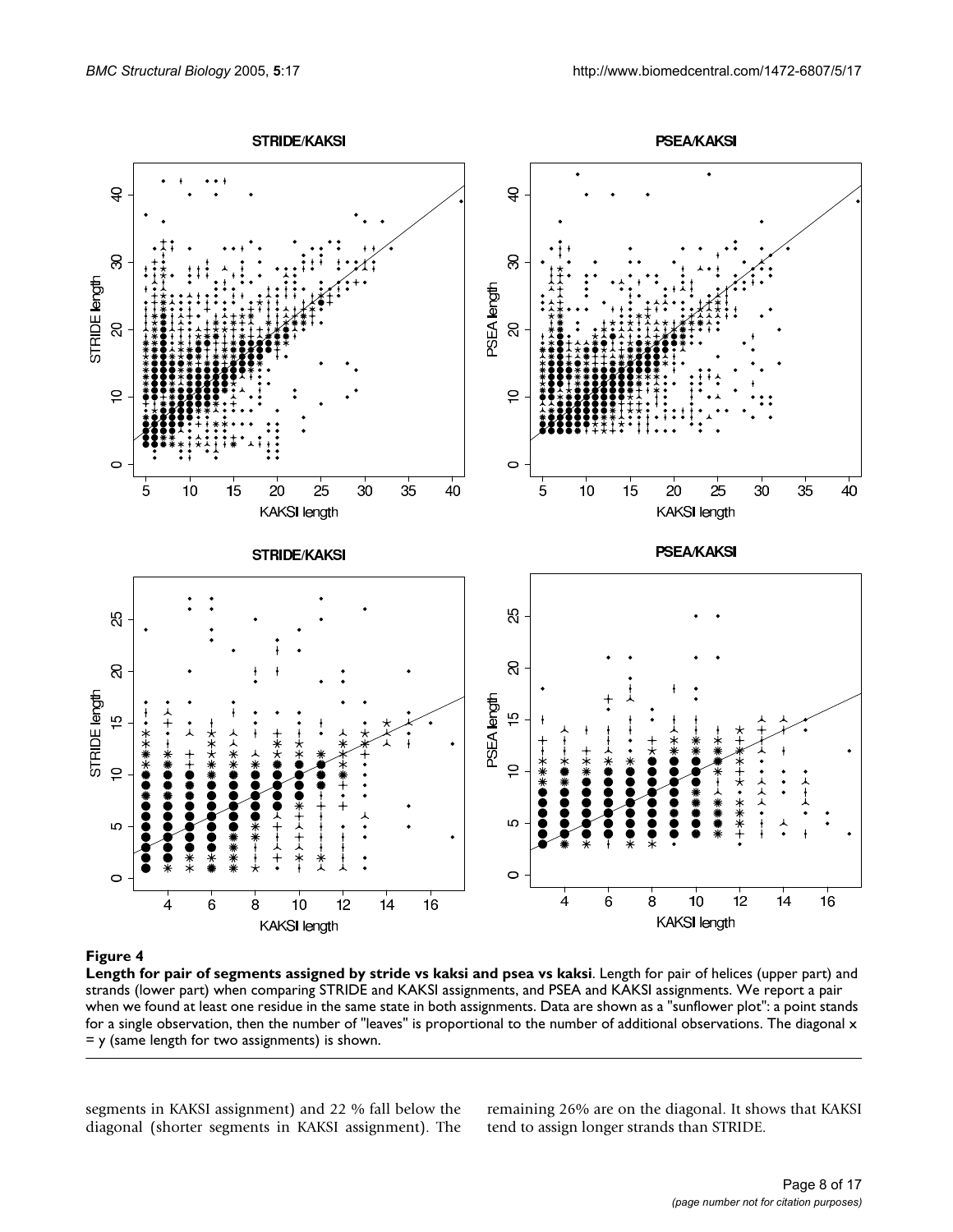<span id="page-9-0"></span>

**Examples of disagreement between kaksi and stride**. The divergent assignments are drawn in cartoon representation and highlighted in purple (helix and strand) and cyan (coil assigned by KAKSI). Images are generated with Molscript [46]. Average bending angles (*AverBA*) between local axes computed by HELANAL in long helices are reported, (a): hemoglobin I from the clam Lucina pectinata, PDB code:1b0b, resolution 1.43 Å. STRIDE assignment: α-helix from residues 4 to 35, *AverBA* = 15.4°. KAKSI assignment: two helices from 4 to 19, *AverBA* = 3.84° and 21 to 34, *AverBA* = 9.0°. (b): chain A of L(+)-mandelate dehydrogenase from Pseudomonas *putida*, PDB code: 1p4c, resolution 1.35 Å. STRIDE assignment: helix from 308 to 340, *AverBA* = 24.7°. KAKSI assignment: two helices from 308 to 315 and 320 to 341, *AverBA* = 4.3°. (c): chain B of C-phycocyanin from the thermophylic cyanobacterium Synechococcus *elongatus*, PDB code: 1jbo, resolution: 1.45 Å. STRIDE assignment: helix from residues 21 to 62, *AverBA* = 13.1°. KAKSI assignment: 3 helices from 21 to 33, *AverBA* = 4.5°, 35 to 46, *AverBA* = 3.0°, and 48 to 61, *AverBA* = 6.6°. (d): chain A from endo-xylanase from Clostridium *stercorarium*, PDB code: 1od3, resolution: 1 Å. STRIDE assignment: two β-strands from 61 to 82 and 116 to 135. KAKSI assignment: four β-strands from 61 to 69, 75 to 83, 115 to 122, and 128 to 136.

In the KAKSI/PSEA comparison, *r* <sup>2</sup>equals 0.23 on the 5041 pairs and 0.44 on the 4694 *one-to-one events*. There are 214 *fusion events* and 133 *division events*. The numbers of *division* and *fusion* events are close, indicating that there only a slight splitting effect. 27% of the *one-to-one events* are on the diagonal, 50% are above (greater length in PSEA assignment) and 23% are below (greater lenght in *kaksi* assignment). In a majority of case, KAKSI assigns shorter strand segments concerning *one-to-one events*.

For both kind of segments and both comparisons, we also checked for the existence of systematic shifts of the segments toward the N-ter or C-ter termini of the secondary structure elements. No such systematic bias was found (data not shown).

#### *Helix geometry analysis with HELANAL*

In KAKSI we pay a special attention to the detection of kinks in  $\alpha$ -helices by applying angle and axis criteria. This motivates the study of the geometry of helices with an external tool, according to alternative definitions of helix locations. We check the geometry of helices assigned by the different assignment methods with the HELANAL software. We are interested in the distribution of helices into the three classes: linear (L), curved (C) or kinked (K). Unclassified helices represent less than 1% in our datasets.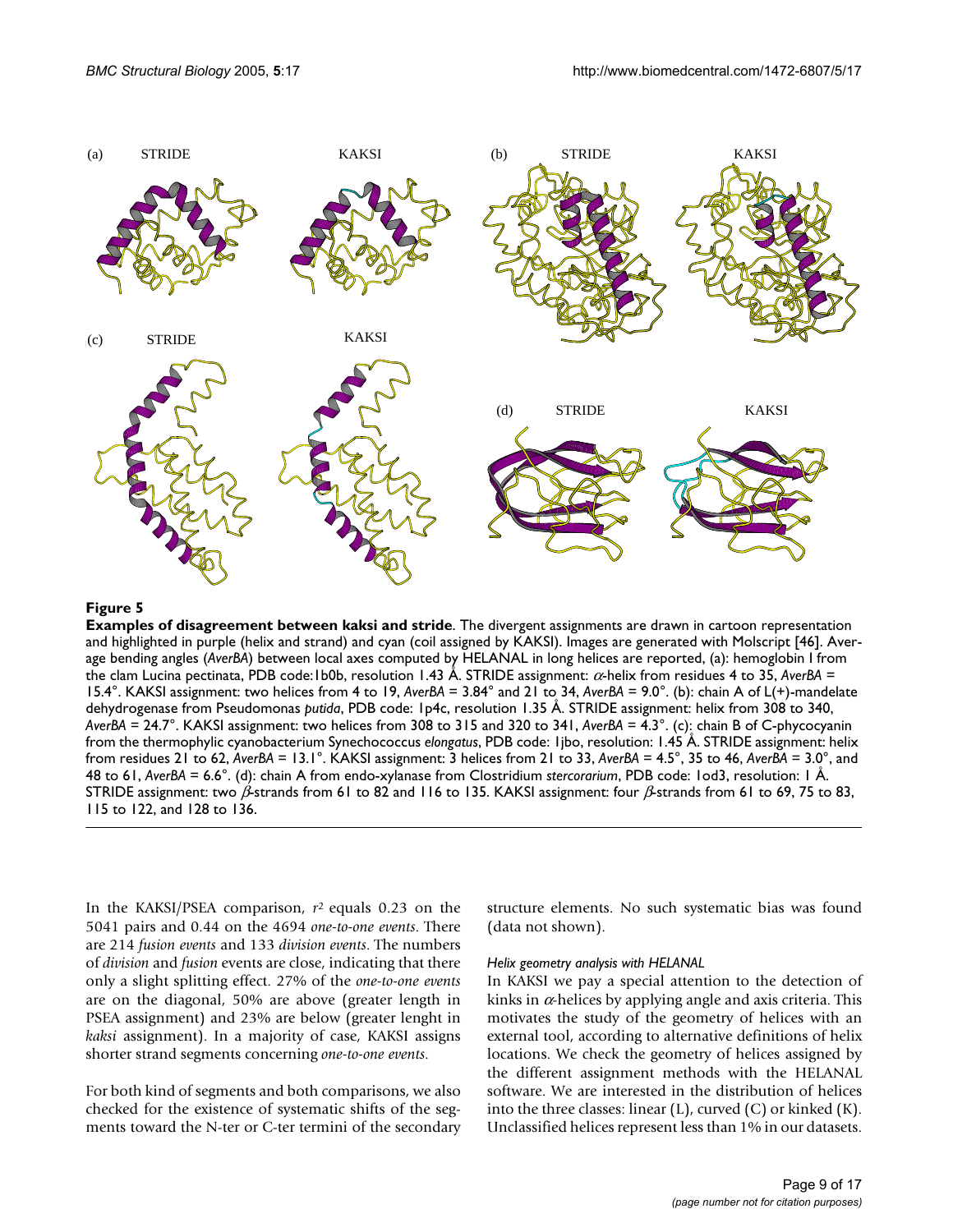When analyzed by HELANAL, helices assigned by all methods show a high proportions of kinks. On the *HRes set*, for example, about 20% (DSSP, STRIDE, KAKSI) up to 30% (SECSTR, XTLSSTR) helices appear classified as kinked. This ratio is 16% only for the PDB assignments, and less than 10% for PSEA. When the resolution gets worse, this proportion increases [see Additional file 5]. On the *NMR set*, we observe as much as 40% kinked helices for PSEA assignment and more 50% kinked helices for STRIDE, SECSTR and PDB.

This high ratio of irregular helices (curved or kinked) is in agreement with previously published results [17]. However, the high ratio of kinked helices found here is larger than previously reported by Kumar and Bansal [19]. There is a difference between Kumar and Bansal's work and our study: they modified helix assignment given by DSSP before submission to HELANAL. Using distance and axis criteria, they corrected helix boundaries to avoid distortions at the termini. Consequently, the high ratio of kinked helices is likely due to these terminal residues. Rather than applying the correction used by Kumar and Bansal, we apply a systematic correction before submitting helices to HELANAL, i.e., one residue is removed at each helix terminus. The reason for applying a systematic correction rather than a correction based on geometrical criteria is that we want to make a statistical comparison of helices assigned by various softwares. The goal is not to correct potentially wrong helices boundaries. We want to evaluate the assignments as they are produced by the softwares and used in later applications.

Table [5](#page-10-0) shows the results obtained on the *HRes set*, before and after correction, for helices defined by the seven methods. Results for other datasets are available [see Additional file 5].

<span id="page-10-0"></span>**Table 5: Helix geometry analyzed by HELANAL on the HRes set. Correction: assignments are corrected by shortening each helix by one residue at each terminus. %L: percentage of helices that are linear according to HELANAL. %C: percentage of helices that are curved according to HELANAL. %K: percentage of helices that are kinked according to HELANAL. N: number of helices submitted to HELANAL.**

| Method            |      |      | No correction |      |                    |      | <b>With Correction</b> |      |  |
|-------------------|------|------|---------------|------|--------------------|------|------------------------|------|--|
| Minimum<br>length |      |      | П             |      | 9 after correction |      |                        |      |  |
|                   | %L   | %C   | %K            | N    | %L                 | %C   | %K                     | N    |  |
| <b>DSSP</b>       | 8.3  | 70.0 | 21.2          | 2215 | 10.9               | 70.8 | 17.8                   | 2215 |  |
| <b>STRIDE</b>     | 0.1  | 65.9 | 23.6          | 2431 | 10.8               | 68.5 | 20.2                   | 2431 |  |
| <b>PSEA</b>       | 10.9 | 78.5 | 10.0          | 2260 | 11.5               | 80.0 | 7.8                    | 2260 |  |
| <b>SECSTR</b>     | 8.0  | 55.7 | 36.0          | 2349 | 10.0               | 59.7 | 29.9                   | 2349 |  |
| <b>XTLSSTR</b>    | 8.7  | 58.9 | 32.1          | 2618 | 9.5                | 61.4 | 28.9                   | 2618 |  |
| <b>KAKSI</b>      | 10.2 | 66.5 | 22.8          | 2442 | 12.3               | 72.6 | 14.5                   | 2442 |  |
| <b>PDB</b>        | 11.4 | 71.1 | 17.0          | 2565 | 11.3               | 71.5 | 12.0                   | 2565 |  |

As HELANAL can handle only helices longer than nine residues, we restrict our analysis to helices longer than eleven residues. When removing the first and last residues of helices, the ratio of kinked helices decreases, showing that part of the kinks are due to distortion at the termini. After correction, the geometry of helices assigned by KAKSI (14.5% of kinked helices) is the closest to the geometry of helices described in the PDB (12% kinked helices). The KAKSI method also assigns the highest ratio of linear helices (12.3%). PSEA has only 7.8% kinked helices but it should be noted that the number of helices submitted to analysis is slightly lower.

It is interesting to investigate the geometry of helices when KAKSI assigns several helices in a region where STRIDE assign a single long helix, i.e., the *division events*. If we consider the *division events* involving pair of helices longer than nine residues, we find 128 pairs where a kinked helix assigned by *stride* corresponds to curved or linear helices assigned by KAKSI. The symmetric case, kinked helices in KAKSI assignment paired with a curved or linear helices in STRIDE assignment concerns only 7 cases. This indicates that splitting long helices into several short ones helps to define helices devoid of kink.

All these observations suggest that the kink detection implemented in KAKSI is efficient and leads to more reliable helix locations. The major feature of KAKSI assignments is then the geometry of  $\alpha$ -helices: while assigning slightly longer helices than stride, the global geometry of helices remains satisfactory, with more linear helices than other assignments and a limited ratio of kinked helices,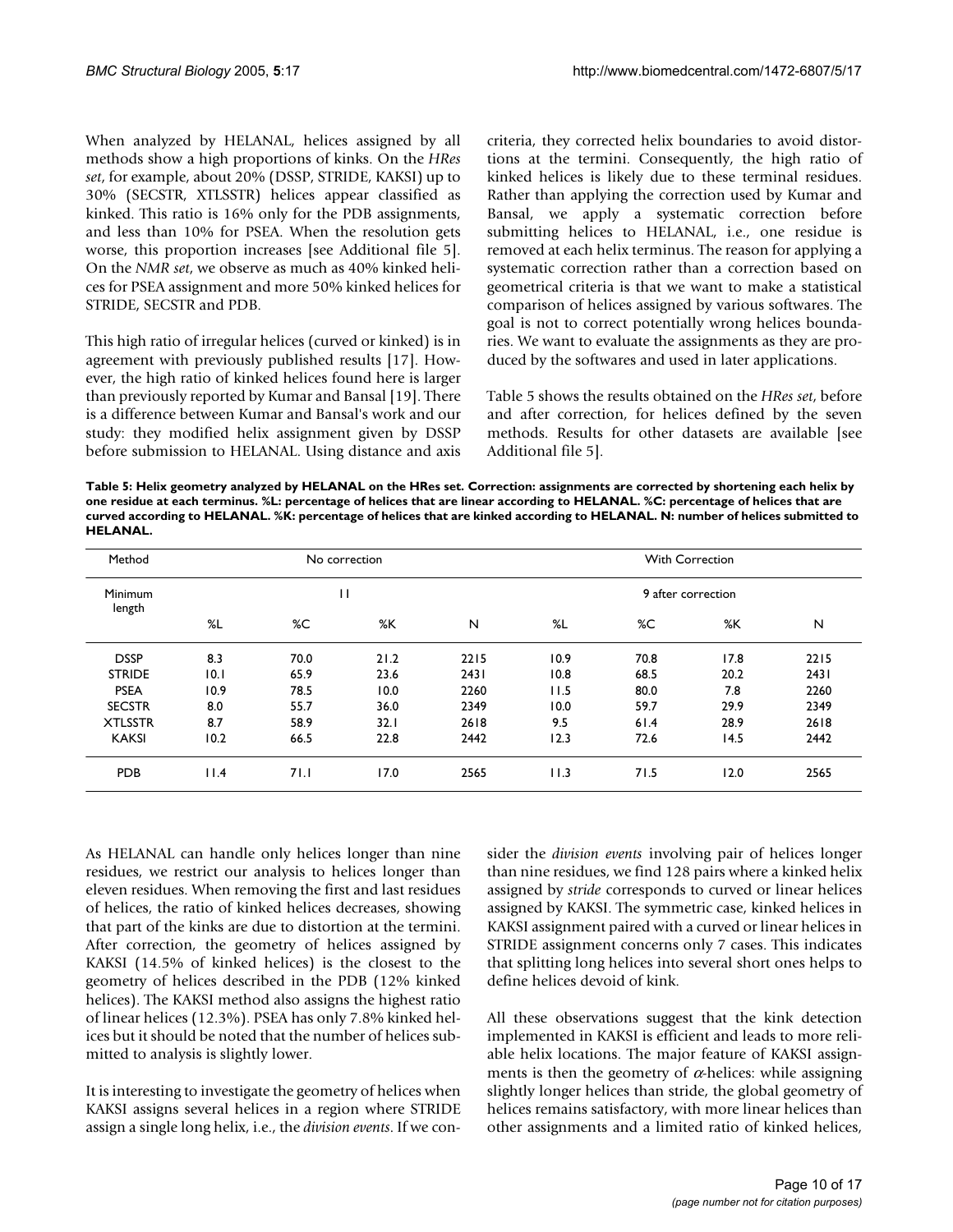very close to PDB assignments. This is accomplished by dividing long distorted helices when appropriate. Some examples are shown in the following section.

#### *Some examples of assignment disagreements*

Figure [5](#page-9-0) shows some interesting examples of disagreement between STRIDE and KAKSI assignments. The first three examples in Figure [5](#page-9-0) concern disagreement about helix assignments. In example (a), the long helix assigned by STRIDE shows a sharp kink. In KAKSI assignment it is replaced by two helices from residues 4 to 19 and 21 to 34. The first helix is classified as curved by HELANAL. The second one is classified as kinked, but it becomes linear after removal of terminal residues. The angle between two global axes fitted in these two helices is 83°. The second example (b), is even more striking: a 33-residue long helix defined by STRIDE from residues 308 to 340 exhibits a reverse turn near its N-terminal edge. The definition given by KAKSI is two helices from 308 to 315 and 320 to 341. The first helix is too short to be analyzed by HELANAL and the second one is classified as linear. The third example is the case of a division of a long helix assigned by STRIDE into three segments in KAKSI assignment. Although less marked than for the first two examples, the kinks are well apparent. The three helices defined by KAKSI are all classified as curved by HELANAL, with their global axes making angles equal to 135 and 120° between the first and the second, and the second and the third helix respectively.

The last example 5(d) is an example of disagreement on a  $β$ -strands assignment.  $β$ -strands assigned by STRIDE are fairly curved, allowing a change of direction of the backbone. No specific routine is implemented in KAKSI to split distorted strands, as it is done for helices. Nonetheless, the criteria of  $\beta$ -sheet assignment being fairly strict, some cases of division in long  $\beta$ -strands can also occur. These examples illustrate the fact that a small disagreement on a per-residue basis can result in a radical change in the structure description. In the examples shown on Fig. [5](#page-9-0) we believe that KAKSI assignments provide a more pertinent description of the protein structure.

### **Conclusion**

We have developed a new automatic procedure to assign secondary structures from 3D coordinates. Our method, KAKSI, uses C $\alpha$  distances and ( $\Phi/\Psi$ ) angles and pay a special attention to kink detection in helices. Like other methods (except PSEA), it is sensitive to the resolution, and the type of experimental technique used to solve the structure. Consequently, we propose to choose detection parameters according to the structure resolution or technique and the nature of the secondary structure, since  $\beta$ sheets are more difficult to detect. The careful comparison of KAKSI assignments with assignments produced by five available methods and the description provided by the PDB highlights the similarities and differences between the different methods. Good general agreement are observed between methods, especially on  $\alpha$ -helices. The length of  $\alpha$ -helices and  $\beta$ -strands, in case of agreement on the number of segments, are very similar when compared to STRIDE and PSEA. When different lengths are assigned, we observe slightly longer  $\alpha$ -helices and  $\beta$ -strands than the STRIDE definition. When two methods disagree on the number of segments, we observe more *division events* than *fusions*, i.e., several short helices assigned by KAKSI in front of a unique long helix assigned by STRIDE or PSEA. *Division events* are also slightly predominant in the comparison of  $\beta$ -strand length with STRIDE and PSEA. The study of  $\alpha$ -helix geometry with an external tool reveals that KAKSI helices are less kinked that helices assigned by other methods, except PSEA. KAKSI is also the method that assigns helices with geometrical characteristics in best agreement with helices described in the PDB, and, maybe more important, the highest proportion of linear helices. As stated by Andersen and co-workers [35], each method reflects its own definition of secondary structures. Our definition favors a certain regularity of secondary structure elements, as illustrated by the examples on Fig. [5.](#page-9-0)

## **Methods**

#### *Datasets*

The KAKSI method uses geometrical characteristics of  $\alpha$ helices and  $\beta$ -sheets extracted from available protein structures. A reference set (*Ref set*), consisting of 2880 structural domains taken from ASTRAL 1.63 [36] is used to estimate these geometrical characteristics. The list of domains with less than 40% identity provided by the ASTRAL server [37] is filtered to keep only X-ray structures with a resolution better than 2.25 Å and longer than 50 residues.

KAKSI assignments are compared with secondary structure assignments done by other methods. For the reasons mentioned above four different sets of structures are used. Hereafter we refer to these datasets as the *Comparison sets*.

The number of structures reported below refer to the files that are successfully processed by all assignment programs and contain a secondary structure description provided by the PDB.

• A High Resolution set (*HRes set*): X-ray structures with resolution better than 1.7 Å, R-factor < 0.19, identity percentage between sequences less than 30%, obtained from the WHATHIF website [38,39]. There are 689 structures in this set, corresponding to 151922 residues with a defined secondary structure, i.e., excluding missing coordinates.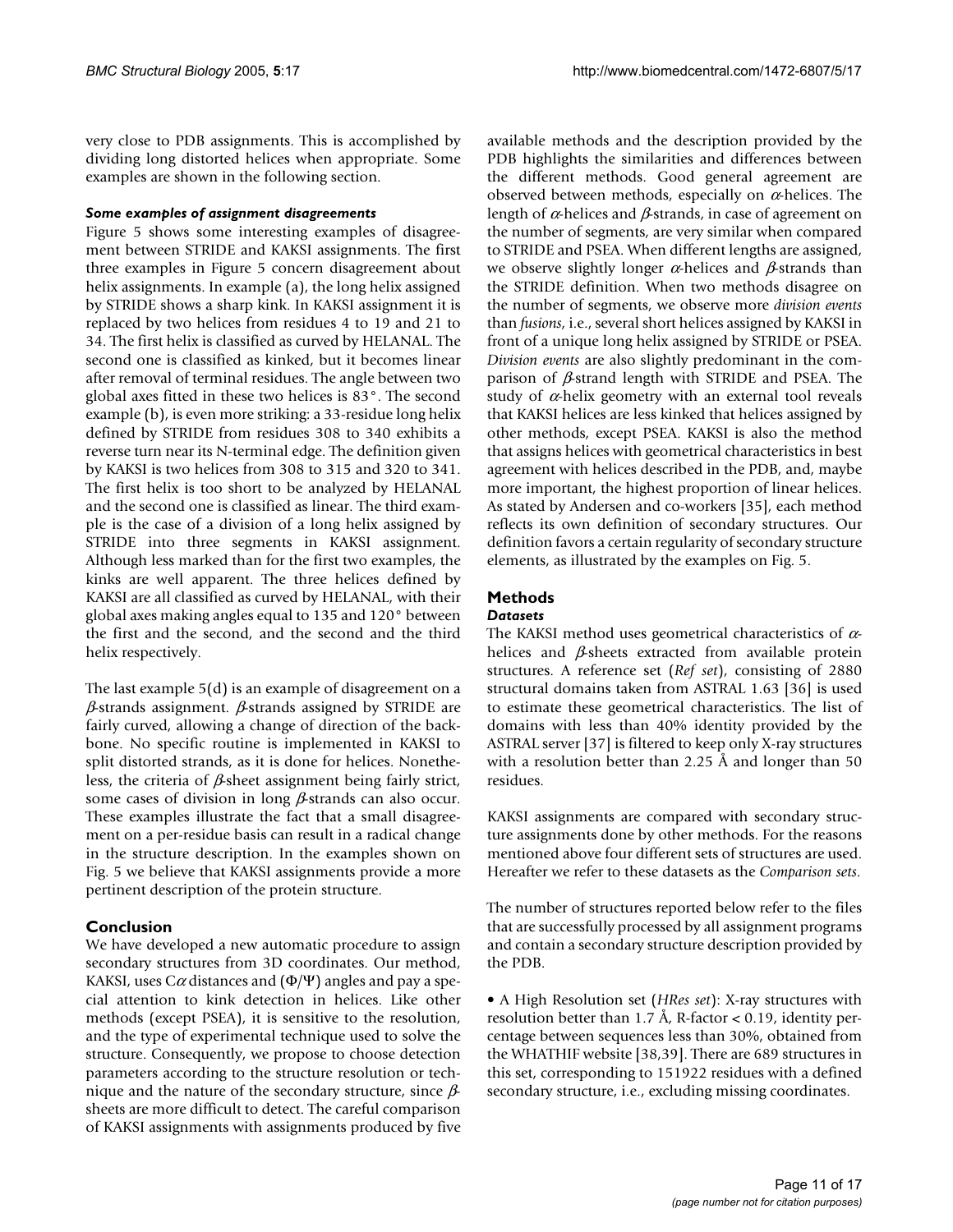• A Medium Resolution set (*MRes set*): X-ray structures with resolution between 1.7 Å and 3 Å, R-factor  $< 0.3$ , identity percentage between sequences less than 30%, minimum length of 40 residues, provided by the PISCES website [40,41]. There are 624 structures in this set, corresponding to 160 276 residues with a defined secondary structure.

• A Low Resolution set (*LRes set*): X-ray structures with resolution worse than 3 Å, R-factor  $> 0.3$ , identity percentage between sequences less than 30%, minimum length of 40 residues, provided by the PAPIA website [42]. There are 332 structures in this set, corresponding to 97852 residues with a defined secondary structure.

• A *NMR set*: structures with less than 30% sequence identity, extracted from all NMR entries obtained on the PDB website [43]. The redundancy of the set is reduced to 30% sequence identity with PISCES. There are 296 structures in this set, corresponding to 27533 residues with a defined secondary structure.

These lists are available on the web [see Additional file 6].

#### *KAKSI method*

The assignment of repetitive secondary structures by KAKSI is based on a set of characteristic values of  $C\alpha$  distances and  $(\Phi/\Psi)$  dihedral angles. The parameters of KAKSI have been chosen to best fit the secondary structure assignments obtained from the PDB files (HELIX and SHEET fields). These fields, when present, are automatically generated with the DSSP method or are provided by the depositor who might have used some secondary structure assignment program and/or might have inspected visually the 3D structure and assigned himself the secondary structures. We use these PDB assignments as our goldstandard for the sake of parameter calculations, keeping in mind that the data are partly similar to DSSP assignments. Assignment is done by sliding windows along the sequence.  $\alpha$ -helices are assigned first, followed by  $\beta$ sheets. Two windows are slid for the  $\beta$ -sheet detection because we only want to assign  $\beta$ -strands involved in  $\beta$ sheets. Residues once assigned in  $\alpha$ -helix cannot be reassigned in  $\beta$ -sheets.

#### *Secondary structure characteristics used by the KAKSI heuristic*

As mentioned earlier,  $\alpha$ -helices and  $\beta$ -strands being periodic structures, their backbone geometry exhibits a number of regularities. This periodicity leads to characteristic distances between  $C\alpha$  atoms as well as characteristic values of (Φ/Ψ) dihedral angles.

More precisely, we have estimated from the *Ref set*:

• *distances between C*α *in* α*-helices and* β*-sheets*. Different statistical distributions are computed for terminal residues and cores of secondary structure segments because greater variations are observed at segment termini. For αhelices, 4 distances are considered between residues *i* and *j* along the sequence, with  $j \in [i + 2, i + 5]$ . Table [1](#page-13-0) shows the means and standard deviations obtained on the *Ref set*. For β-sheets, three different types of distances are considered. Figure [1](#page-13-1) illustrates these distances and reports the values obtained on the *Ref set*.

• (Φ/Ψ) *values for residues involved in* α*-helices and* β*strands*. Densities of (Φ/Ψ) angles are computed using Ramachandran maps. These maps are divided into 10 by 10 degree squares. This yields two *population maps*: one specific of  $\alpha$ -helices and the other specific of  $\beta$ -strands [see Additional file 7]. For the  $\alpha$ -helix *map*, we only consider angles lying in the area ( $\Phi < 0^{\circ}$  and -90°  $< \Psi < 60^{\circ}$ ) and we set to zero square frequencies that are too low (frequency  $\langle \delta_H \rangle$ . In this study, the threshold  $\delta_H$  is fixed, empirically, to 20  $\times$   $n_{mean}$ ,  $n_{mean}$  being the mean frequency for a square in the Ramachandran map.

As mentioned above we are particularly interested in the detection of kinks in  $\alpha$ -helices. Kinks are frequent and not easy to detect with usual distance and angle criteria. In a regular helix,  $(\Phi/\Psi)$  angles should remain located in a narrow region of the Ramachandran map. One way to detect kinks (criterion K1 below), is to compute distances between (Φ/Ψ) pairs of successive residues *j* and *j +* 1 in the Ramachandran map. We use the 95-percentile of the distance distribution in  $\alpha$ -helices. The kink detection is only performed in helix cores, terminal residues of segments being disregarded in the computation.

#### *KAKSI heuristic for helix and strand assignment*

Figure 2 illustrates the heuristic implemented in KAKSI. We have tested several criteria and combinations of criteria. The final heuristic presented here shows a good agreement with PDB assignments. The principle of the assignment is to test the  $C\alpha$  distances along the protein to check if they are close to the typical distances in regular secondary structure. The  $(\Phi/\Psi)$  angles are tested in the same manner.  $\alpha$ -helix assignment is achieved according to a distance or an angle criterion. The  $\beta$ -sheet detection requires the satisfaction of both angle and distance criteria.  $\alpha$ -helix assignments are corrected whenever kinks are detected. Criteria applied at each step shown on Figure 2 are explained below, in the order they appear in the assignment process. Characteristic values extracted from the *Ref set* are shown in capital. The parameters of the method are :  $\varepsilon_H$  and  $\varepsilon_b$  are used to define thresholds for C $\alpha$ distances and  $\eta_H$  and  $\sigma_b$  are used to define thresholds for the constraints on  $(\Phi/\Psi)$  angles.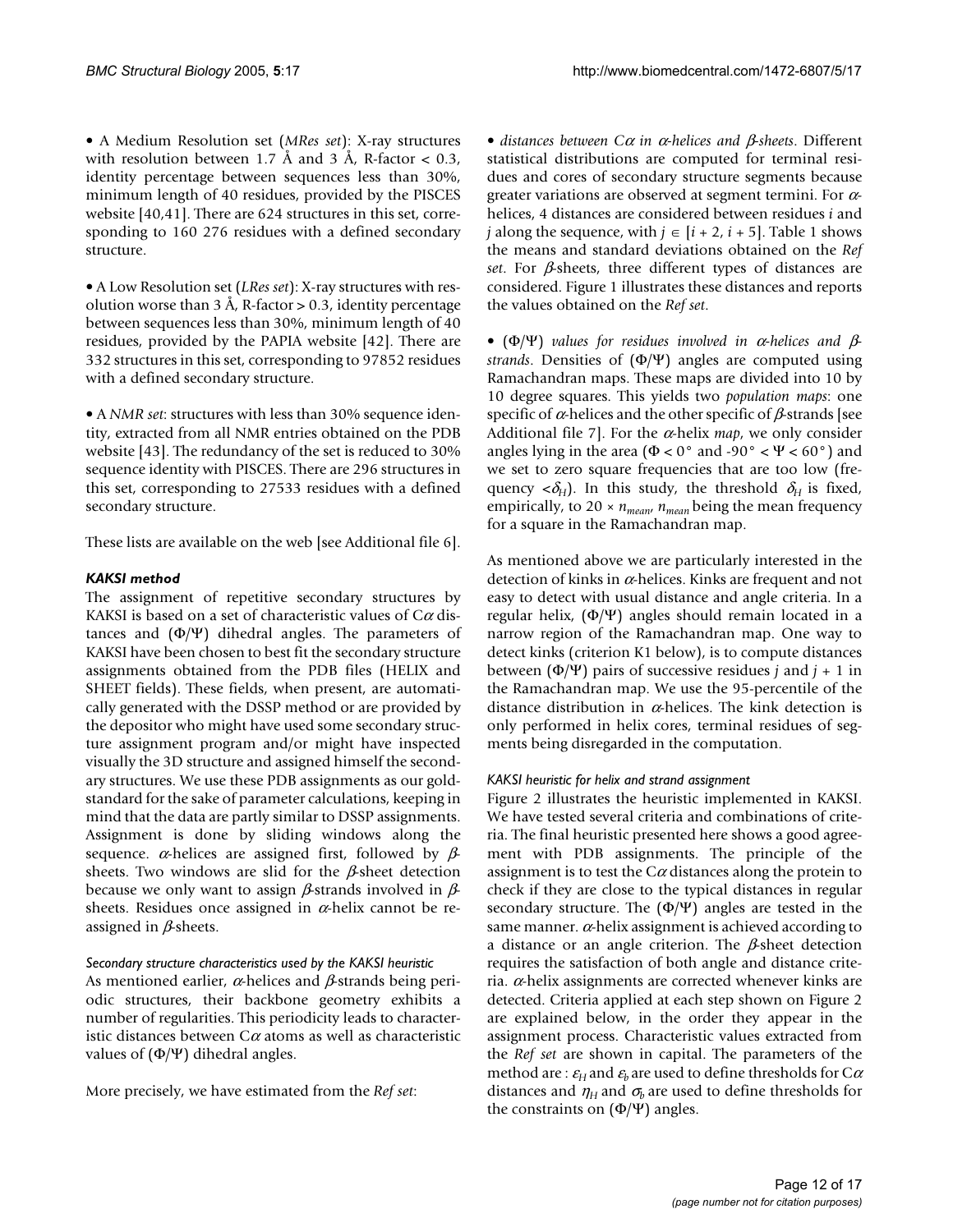<span id="page-13-1"></span>

**Typical C**<sup>α</sup> **distance in** β**-sheets**. Typical C<sup>α</sup> distances computed from the *Ref set* in parallel (left part) and anti-parallel βsheets. Mean distances are indicated in Å with their standard deviations within parentheses. Separate statistics were computed for distances involving only residues in strand cores (italic) and distances involving residues at strand edges (bold). For the intra-strand distance (type *i* to *i* + 2), no distinction is made on the sheet orientation.

<span id="page-13-0"></span>**Table 1: Distances in** α**-helices.** *Core***: distances not involving residues at helix edge.** *Termini***: distances involving at least one residue at helix edge. Mean distances, computed on the** *HRes set***, are indicated in Å with their standard deviations within parentheses.**

| Type           | Core       | Termini    |
|----------------|------------|------------|
| $i$ to $i + 2$ | 5.49(0.20) | 5.54(0.25) |
| $i$ to $i + 3$ | 5.30(0.64) | 5.36(0.39) |
| $i$ to $i + 4$ | 6.33(0.71) |            |
| $i$ to $i + 5$ | 8.72(0.63) |            |
|                |            |            |

• *Distance criterion for* α*-helices* (*C1*). All C<sup>α</sup> distances in a sliding window of length  $w_1$  (fixed to 6 in this study) must lie within the interval  $[M_{\alpha}$ -  $\varepsilon_{H}$  ×  $SD_{\alpha}$ ;  $M_{\alpha}$ +  $\varepsilon_{H}$  ×  $SD_{\alpha}$ ].  $M_{\alpha}$ and SD<sub> $\alpha$ </sub> represent the mean and standard deviation of C $\alpha$ distance distributions in  $\alpha$ -helices.

• *Angle criterion for* α*-helices* (*C2*). All (Φ/Ψ) pairs in a sliding window of length  $w_2$  (fixed to 4 in this study) must satisfy the condition ( $\Phi < 0^\circ$  and -90°  $< \Psi < 60^\circ$ ) and one pair at least must fall in the highly populated zone of the population matrix, i.e with density>  $\delta$ <sub>H</sub>.

#### • *Kinks in* α*-helices are detected using two criteria*.

- Kink criterion K1 is based on the values of  $(\Phi/\Psi)$  dihedral angles. A helix is interrupted at residue *j +* 1 if the sum  $d_{\Phi/\Psi}$  (*j*, *j* + 1) +  $d_{\Phi/\Psi}$  (*j* + 1, *j* + 2) is greater than

 $\eta_H \times D_{\Phi/\Psi}^{95}$  .  $d_{\Phi/\Psi}$  (*j*, *j* + 1) is analogous to the root mean square deviation on angular value described by Shuchhardt and coll [44]. It measures the distance between dihedral angle pairs of residues *j* and *j +* 1 in the Ramachandran map.  $D_{\Phi/\Psi}^{95}$  is the 95-percentile of the distribution of such distances.

- Kink criterion K2 relies on axes. An axis is fitted along the helix, by minimizing the function  $D_{axis} = \frac{1}{n} \sum_i (d_i - d_m)^2$  with *n* the number of residues in the helix,  $d_i$  the distance from the *ith*  $C\alpha$  to the axis, and  $d_m$  the mean of the  $d_i$ s. For a perfect (linear) helix the value of *Daxis* is zero and the corresponding vector is the axis of the cylinder circumscribed by backbone atoms. A helix is interrupted if it appears better to fit it with two axes. These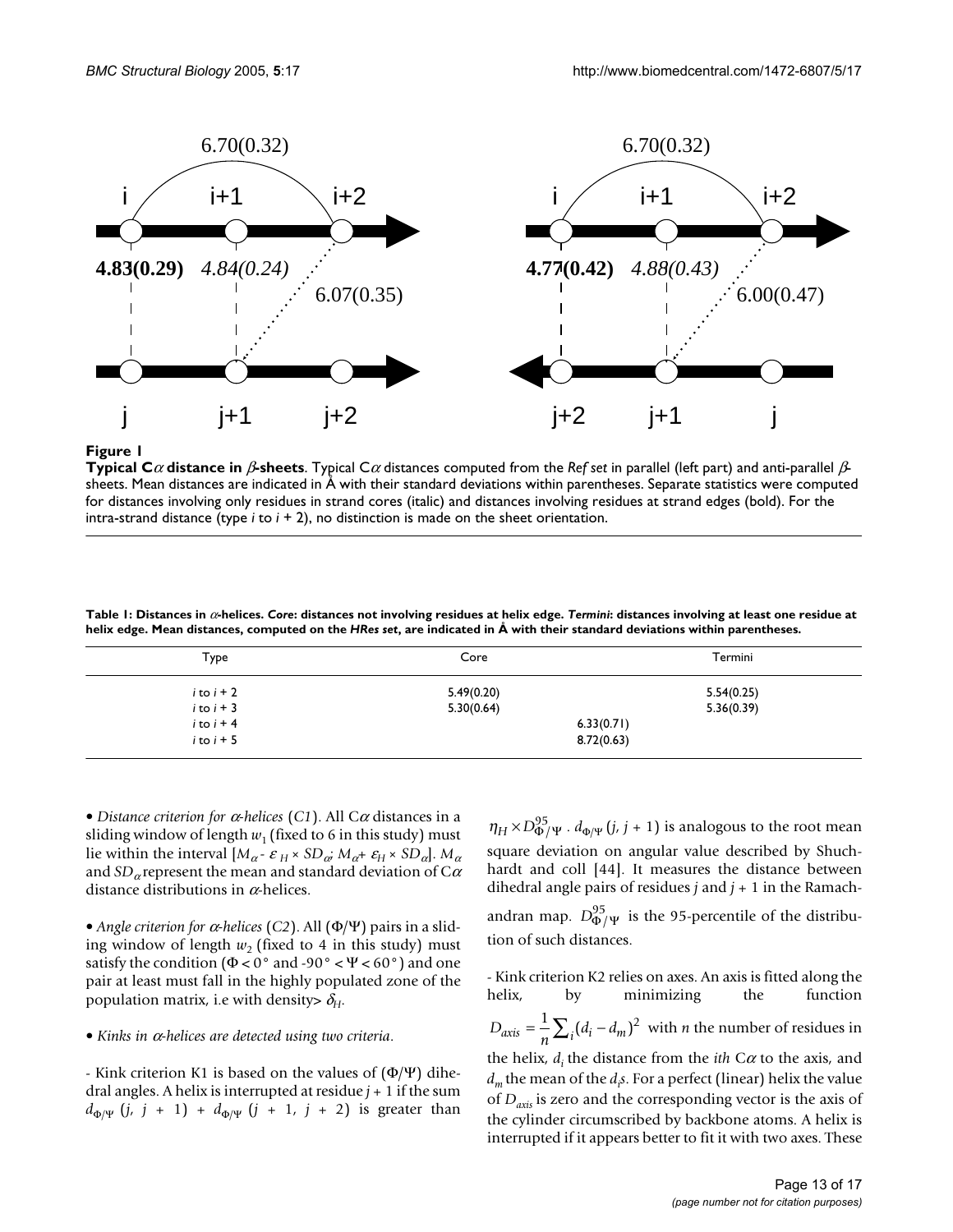

Figure 2

**Flow-chart of the kaksi heuristic for secondary structure assignment**. Minimum length for helices is set to *LH* = 5. The criteria C1, C2, C3, C4, C5, K1 and K2 are detailed in the text.

two axes must make an angle greater than  $\theta_k$  ( $\theta_k$  fixed to  $25^\circ$  in this study).

• *Distance criterion for* β*-sheets* (*C3*). All the C<sup>α</sup> distances in two sliding windows of length  $w_3$  (here  $w_3$  = 3) must be in the interval  $[M_\beta - \varepsilon_b \times SD_\beta M_\beta + \varepsilon_b \times SD_\beta]$ .  $M_\beta$  and  $SD_\beta$  represent the mean and standard deviation of  $C\alpha$  distance distributions in  $\beta$ -sheets.

• *Angle criterion for* β*-sheets* (*C4*). For each (Φ/Ψ) angle pair falling in the populated zone of the Ramachandran map (density > 0), we increment a counter *score*(*sheet*) by 1. If a  $(\Phi/\Psi)$  angle pair of the central residue of a sliding window verifies -120° < Ψ < 50°, then *score*(*sheet*) is reset to zero. The final *score*(*sheet*) must be greater or equal to <sup>σ</sup> *b* .

• *Contiguous segments correction, criterion* (*C5*). If a helix and a strand are adjacent, a coil is introduced in between, shortening the helix by one residue.

Empirically, the optimal parameter values are:  $\varepsilon_{H}$  = 1.96,  $\eta_H$  = 2.25,  $\varepsilon_b$  = 2.58 and  $\sigma_b$  = 5.

#### *Comparative methods for secondary structure assignment and reduction to three states*

KAKSI assignments are compared to the assignments given by five available methods on the *Comparison sets:* DSSP [21], STRIDE [23], PSEA [27], XTLSSTR [28] and SECSTR [24]. HELIX and SHEET records in PDB files are also considered as an independent assignment method.

When needed, secondary structure assignments are reduced to three classes (H for  $\alpha$ -helix, b for  $\beta$ -strand, c for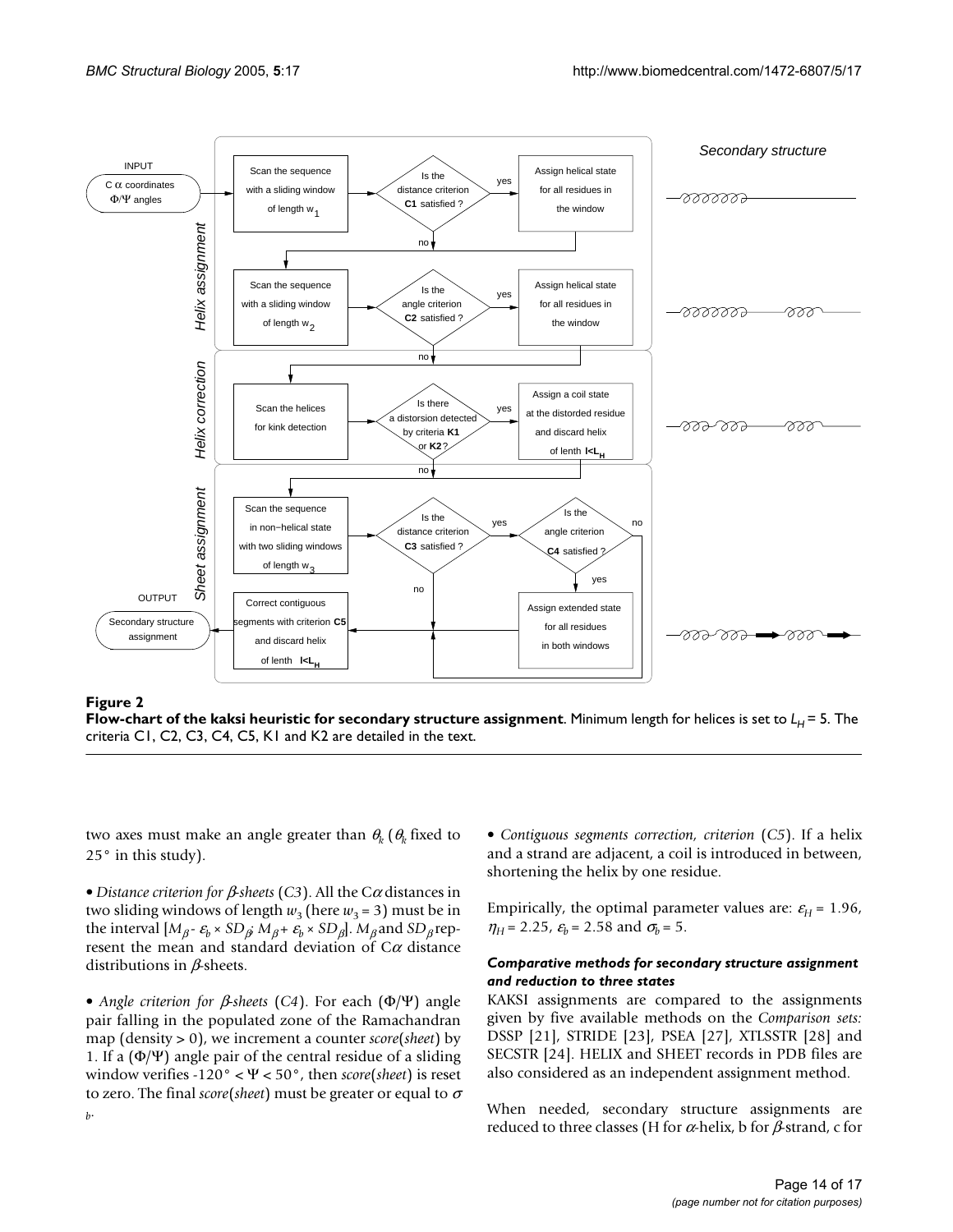coil) as follows: DSSP, STRIDE and SECSTR: (H,G,I) = H,  $(E,b) = b$ , others  $(S,T,blank) = c$ ; XTLSSTR:  $(G,g,H,h) = H$ ,  $(E,e) = b$ , others  $(T,N,P,p,-) = c$ . PSEA assigns only three states. XTLSSTR possibly provides several alternative assignments for one residue. In that case, only the first assignment is considered. When dealing with NMR structures, only the first model is analyzed.

#### *Comparison measures*

#### *Secondary structure content*

The secondary structure content of a dataset is measured by the percentage of residues involved in the three structural classes:  $\alpha$ -helix,  $\beta$ -strand and coil.

#### *Overall agreement*

The  $C_3$  score is the percentage of residues assigned in the same state when comparing two different assignments: *C*<sup>3</sup>  $N_{id}N_{tot}$  with  $N_{id}$  the number of residues for which both assignments are identical, and  $N_{tot}$  the total number of residues with defined secondary structure. It is analogous to the  $Q_3$  score used to evaluate secondary structure prediction.

#### *Segment based-agreement*

• The mean agreement based on secondary structure segments is measured by the percentage of Segment OVerlap (SOV). We use the SOV definition described by Zemla and coworkers [45]. For state *i* (α-helix, β-strand or coil) the segment overlap measure is defined as:

$$
SOV(i) = \frac{1}{N(i)} \sum_{s(i)} \frac{minov(s_1, s_2) + delta(s_1, s_2)}{maxov(s_1, s_2)} \times len(s_1)
$$

with the normalization value *N*(*i*) defined as:

$$
N(i) = \sum_{S(i)} len(s_1) + \sum_{S'(i)} len(s_1).
$$

The sums on *S*(*i*) are taken over all the segment pairs in state *i* which overlap by at least one residue. The sum on *S*'(*i*) is taken over the remaining segments in state i found in the reference assignment  $1$ *,*  $len(s<sub>1</sub>)$  is the number of residues in segment  $s_1$ ,  $minov(s_1, s_2)$  is the length of overlap of  $s_1$  and  $s_2$ ,  $maxov(s_1, s_2)$  is the total extend for which either of the segments *S*1 and  $s<sub>2</sub>$  has a residue in state *i*, and  $delta(s_1, s_2)$  is defined as:

*min* {*maxov*(*s*<sub>1</sub>, *s*<sub>2</sub>) - *minov*(*s*<sub>1</sub>, *s*<sub>2</sub>); *minov*(*s*<sub>1</sub>, *s*<sub>2</sub>); *int*(*len*(*s*<sub>1</sub>)/ 2);  $int(len(s_2)/2)$ ,

where *min*  $\{x_1, x_2, x_3, \ldots, x_n\}$  is the minimum of *n* integers. This formula is usually employed to compare a secondary structure prediction  $(S_2)$  with a secondary structure description (*S*<sup>1</sup> ) taken as reference. The roles of  $S_1$  and  $S_2$  are thus not symmetrical.

• Length of pair of segments used for the SOV computation are collected. A pair is defined each time there is at least one residue in common between assignment X and Y. Unpaired secondary structure elements are ignored in this analysis. These length pairs can be viewed on a bi-plot  $\text{length}(X)$  versus length $(Y)$ ).

#### *Helix geometry analysis with an external software*

The HELANAL software developed by Kumar and Bansal [33] is dedicated to helix geometry analysis. HELANAL takes as input a PDB file and a description of helix boundaries. It calculates local axes every four residues. The geometry of a helix is determined by the angles between axes and the goodness of fit of the helix trace with a circle or a line. Helices are then classified as kinked (K), linear (L) or curved (C). HELANAL can leave a helix unclassified if its geometry is ambivalent. The minimum length for a helix to be analyzed is nine residues.

In this study, HELANAL is used as an external control of helix geometry. All α-helices in the *comparison sets* are submitted to HELANAL analysis. Different assignment methods are used to provide alternate definition of helices boundaries.

#### **Availability and requirements**

- Project name: KAKSI
- Project home page: http://migale.jouy.inra.fr/mig/ mig\_fr/servlog/kaksi/
- Operating system: Linux
- Programming langage: C
- Other requirements: libxml2 >= 2.6, see ftp://xmlsoft.org/
- License: GNU GPL
- Any restrictions to use by non-academics: no

• Implementation: the software is composed of 2 programs: KAKSI takes a PDB file as input and prints the assigned secondary structure (and other data of intereset) in an XML output K2R reads a KAKSI XML output file and outputs the data in various FASTA format files by default. K2R allows users to easily implement any new output format they whish. a lot of different informations in raw formats (mainly FASTA format).

The source code is available on the project home page.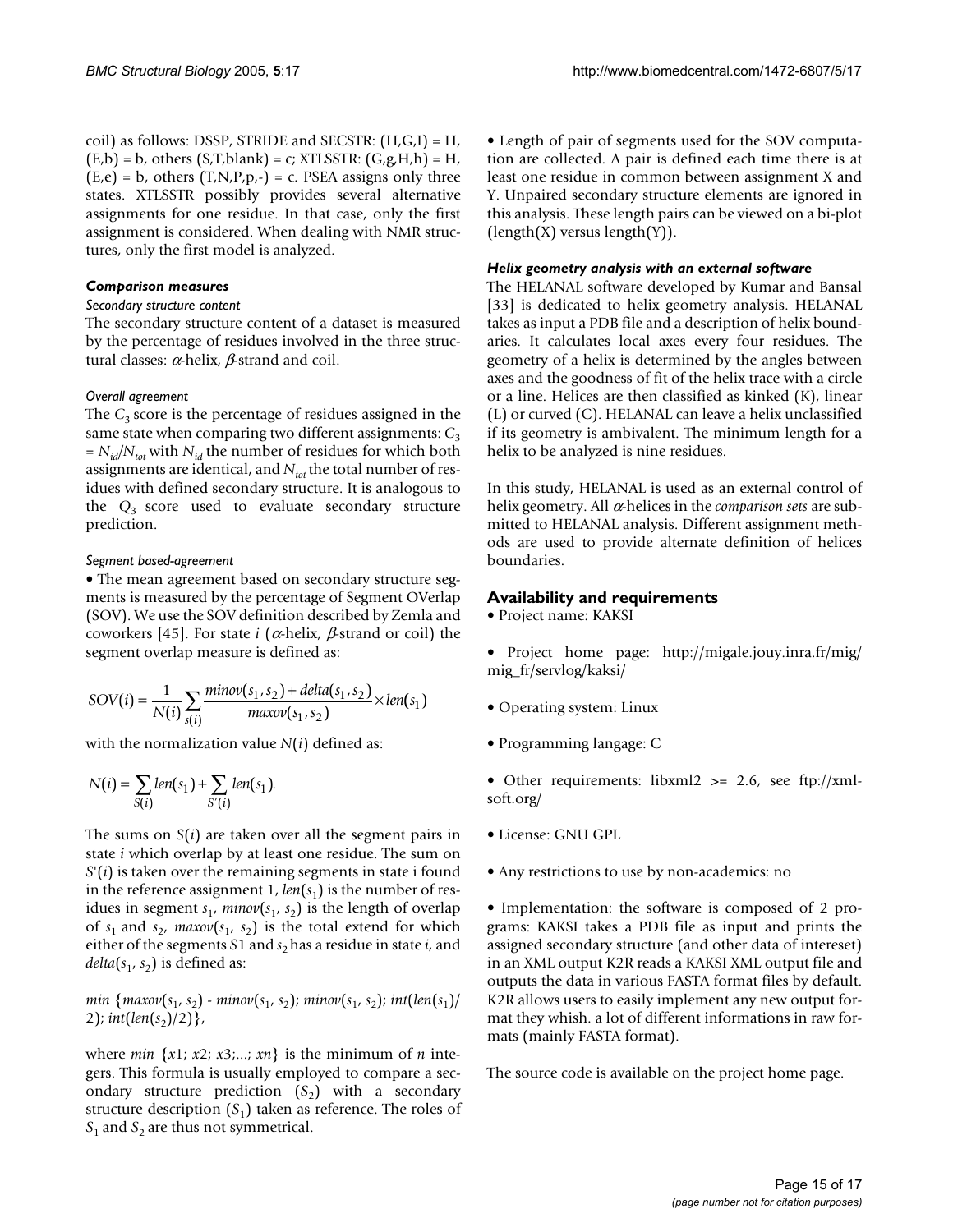#### **List of abbreviations used**

3D: three-dimensional, C $\alpha$ : backbone  $\alpha$ -carbon, NMR: Nuclear Magnetic Resonance, PDB: Protein Data Bank.

#### **Authors' contributions**

JM and AM developped the program. GL carried out the comparison between different assignments. JM GL and JFT carried out the analysis. JM, AdB and JFG conceived the study and participated in its design and coordination

### **Additional material**

#### **Additional File 1**

C*3 scores for all datasets.* Click here for file [\[http://www.biomedcentral.com/content/supplementary/1472-](http://www.biomedcentral.com/content/supplementary/1472-6807-5-17-S1.pdf) 6807-5-17-S1.pdf]

#### **Additional File 2**

*Graphical views of* C*3 scores for the* HRes set*.* Click here for file [\[http://www.biomedcentral.com/content/supplementary/1472-](http://www.biomedcentral.com/content/supplementary/1472-6807-5-17-S2.pdf) 6807-5-17-S2.pdf]

#### **Additional File 3**

*SOV scores for all datasets.* Click here for file [\[http://www.biomedcentral.com/content/supplementary/1472-](http://www.biomedcentral.com/content/supplementary/1472-6807-5-17-S3.pdf) 6807-5-17-S3.pdf]

### **Additional File 4**

*Length of pairs of helices and strands on separate plots.* Click here for file [\[http://www.biomedcentral.com/content/supplementary/1472-](http://www.biomedcentral.com/content/supplementary/1472-6807-5-17-S4.pdf) 6807-5-17-S4.pdf]

### **Additional File 5**

*Helix geometry analysis on all datasets.* Click here for file [\[http://www.biomedcentral.com/content/supplementary/1472-](http://www.biomedcentral.com/content/supplementary/1472-6807-5-17-S5.pdf) 6807-5-17-S5.pdf]

### **Additional File 6**

*Urls to retrieve the list of structures used in this study.* Click here for file [\[http://www.biomedcentral.com/content/supplementary/1472-](http://www.biomedcentral.com/content/supplementary/1472-6807-5-17-S6.pdf) 6807-5-17-S6.pdf]

### **Additional File 7**

<sup>Φ</sup>*/*Ψ *repartition in helices and strands defined by the PDB.* Click here for file [\[http://www.biomedcentral.com/content/supplementary/1472-](http://www.biomedcentral.com/content/supplementary/1472-6807-5-17-S7.pdf) 6807-5-17-S7.pdf]

### **Acknowledgements**

This research was funded in part by the 'ACI Masse de données'. We are grateful to INRA for awarding a doctoral Fellowship to JM and to the Ministère de l'Education Nationale, de l'Enseignement supérieur et de la Recherche for awarding a doctoral Fellowship to JFT.

#### **References**

- 1. Pauling L, Corey RB, Branson HR: **[The structure of proteins; two](http://www.ncbi.nlm.nih.gov/entrez/query.fcgi?cmd=Retrieve&db=PubMed&dopt=Abstract&list_uids=14816373) [hydrogen-bonded helical configurations of the polypeptide](http://www.ncbi.nlm.nih.gov/entrez/query.fcgi?cmd=Retrieve&db=PubMed&dopt=Abstract&list_uids=14816373) [chain.](http://www.ncbi.nlm.nih.gov/entrez/query.fcgi?cmd=Retrieve&db=PubMed&dopt=Abstract&list_uids=14816373)** *Proc Natl Acad Sci USA* 1951, **37(4):**205-211.
- 2. Pauling L, Corey RB: **The pleated sheet, a new layer configuration of polypeptide chains.** *Proc Natl Acad SciU S A* 1951, **37(5):**251-256.
- 3. Gibrat JF, Madej T, Bryant SH: **[Surprising similarities in structure](http://www.ncbi.nlm.nih.gov/entrez/query.fcgi?cmd=Retrieve&db=PubMed&dopt=Abstract&list_uids=8804824) [comparison.](http://www.ncbi.nlm.nih.gov/entrez/query.fcgi?cmd=Retrieve&db=PubMed&dopt=Abstract&list_uids=8804824)** *Curr Opin Struct Biol* 1996, **6(3):**377-385.
- 4. Murzin AG, Brenner SE, Hubbard T, Chothia C: **[SCOP: a structural](http://www.ncbi.nlm.nih.gov/entrez/query.fcgi?cmd=Retrieve&db=PubMed&dopt=Abstract&list_uids=7723011) [classification of proteins database for the investigation of](http://www.ncbi.nlm.nih.gov/entrez/query.fcgi?cmd=Retrieve&db=PubMed&dopt=Abstract&list_uids=7723011) [sequences and structures.](http://www.ncbi.nlm.nih.gov/entrez/query.fcgi?cmd=Retrieve&db=PubMed&dopt=Abstract&list_uids=7723011)** *J Mol Biol* 1995, **247(4):**536-40.
- 5. Orengo CA, Michie AD, Jones S, Jones DT, Swindells MB, Thornton JM: **[CATH-a hierarchic classification of protein domain](http://www.ncbi.nlm.nih.gov/entrez/query.fcgi?cmd=Retrieve&db=PubMed&dopt=Abstract&list_uids=9309224) [structures.](http://www.ncbi.nlm.nih.gov/entrez/query.fcgi?cmd=Retrieve&db=PubMed&dopt=Abstract&list_uids=9309224)** *Structure* 1997, **5(8):**1093-1108.
- 6. Sayle RA, Milner-White EJ: **[RASMOL: biomolecular graphics for](http://www.ncbi.nlm.nih.gov/entrez/query.fcgi?cmd=Retrieve&db=PubMed&dopt=Abstract&list_uids=7482707) [all.](http://www.ncbi.nlm.nih.gov/entrez/query.fcgi?cmd=Retrieve&db=PubMed&dopt=Abstract&list_uids=7482707)** *Trends Biochem Sci* 1995, **20(9):**374.
- 7. Humphrey W, Dalke A, Schulten K: **[VMD: visual molecular](http://www.ncbi.nlm.nih.gov/entrez/query.fcgi?cmd=Retrieve&db=PubMed&dopt=Abstract&list_uids=8744570) [dynamics.](http://www.ncbi.nlm.nih.gov/entrez/query.fcgi?cmd=Retrieve&db=PubMed&dopt=Abstract&list_uids=8744570)** *J Mol Graph* 1996, **14:**33-38. 27-28.
- 8. Sali A, Blundell TL: **[Comparative protein modelling by satisfac](http://www.ncbi.nlm.nih.gov/entrez/query.fcgi?cmd=Retrieve&db=PubMed&dopt=Abstract&list_uids=8254673)[tion of spatial restraints.](http://www.ncbi.nlm.nih.gov/entrez/query.fcgi?cmd=Retrieve&db=PubMed&dopt=Abstract&list_uids=8254673)** *J Mol Biol* 1993, **234(3):**779-815.
- 9. Bradley P, Chivian D, Meiler J, Misura KM, Rohl CA, Schief W, R Wedemeyer W, Schueler-Furman O, Murphy P, Schonbrun J, Strauss C, Baker D: **[Rosetta predictions in CASP5: successes, failures,](http://www.ncbi.nlm.nih.gov/entrez/query.fcgi?cmd=Retrieve&db=PubMed&dopt=Abstract&list_uids=14579334) [and prospects for complete automation.](http://www.ncbi.nlm.nih.gov/entrez/query.fcgi?cmd=Retrieve&db=PubMed&dopt=Abstract&list_uids=14579334)** *Proteins* 2003, **53(Suppl 6):**457-468.
- 10. Pollastri G, Przybylski D, Rost B, Baldi P: **[Improving the prediction](http://www.ncbi.nlm.nih.gov/entrez/query.fcgi?cmd=Retrieve&db=PubMed&dopt=Abstract&list_uids=11933069) [of protein secondary structure in three and eight classes](http://www.ncbi.nlm.nih.gov/entrez/query.fcgi?cmd=Retrieve&db=PubMed&dopt=Abstract&list_uids=11933069) [using recurrent neural networks and profiles.](http://www.ncbi.nlm.nih.gov/entrez/query.fcgi?cmd=Retrieve&db=PubMed&dopt=Abstract&list_uids=11933069)** *Proteins* 2002, **47(2):**228-235.
- 11. Petersen TN, Lundegaard C, Nielsen M, Bohr H, Bohr J, Brunak S, Gippert GP, Lund O: **[Prediction of protein secondary structure](http://www.ncbi.nlm.nih.gov/entrez/query.fcgi?cmd=Retrieve&db=PubMed&dopt=Abstract&list_uids=10944389) [at 80% accuracy.](http://www.ncbi.nlm.nih.gov/entrez/query.fcgi?cmd=Retrieve&db=PubMed&dopt=Abstract&list_uids=10944389)** *Proteins* 2000, **41:**17-20.
- 12. Jones DT: **[Protein secondary structure prediction based on](http://www.ncbi.nlm.nih.gov/entrez/query.fcgi?cmd=Retrieve&db=PubMed&dopt=Abstract&list_uids=10493868) [position-specific scoring matrices.](http://www.ncbi.nlm.nih.gov/entrez/query.fcgi?cmd=Retrieve&db=PubMed&dopt=Abstract&list_uids=10493868)** *J Mol Biol* 1999, **292(2):**195-202.
- 13. Frishman D, Argos P: **[The future of protein secondary structure](http://www.ncbi.nlm.nih.gov/entrez/query.fcgi?cmd=Retrieve&db=PubMed&dopt=Abstract&list_uids=9218953) [prediction accuracy.](http://www.ncbi.nlm.nih.gov/entrez/query.fcgi?cmd=Retrieve&db=PubMed&dopt=Abstract&list_uids=9218953)** *Fold Des* 1997, **2(3):**159-62.
- 14. Rost B: **[Review: protein secondary structure prediction con](http://www.ncbi.nlm.nih.gov/entrez/query.fcgi?cmd=Retrieve&db=PubMed&dopt=Abstract&list_uids=11551180)[tinues to rise.](http://www.ncbi.nlm.nih.gov/entrez/query.fcgi?cmd=Retrieve&db=PubMed&dopt=Abstract&list_uids=11551180)** *J Struct Biol* 2001, **134(2–3):**204-218.
- 15. Schulz GE, Barry CD, Friedman J, Chou PY, Fasman GD, Finkelstein AV, Lim VI, Pititsyn OB, Kabat EA, Wu TT, Levitt M, Robson B, Nagano K: **[Comparison of predicted and experimentally](http://www.ncbi.nlm.nih.gov/entrez/query.fcgi?cmd=Retrieve&db=PubMed&dopt=Abstract&list_uids=4367211) [determined secondary structure of adenyl kinase.](http://www.ncbi.nlm.nih.gov/entrez/query.fcgi?cmd=Retrieve&db=PubMed&dopt=Abstract&list_uids=4367211)** *Nature* 1974, **250(462):**140-2.
- 16. Robson B, Garnier J: *Introduction to Proteins and Protein Engineering* Amsterdam: Elsevier Press; 1986.
- 17. Barlow DJ, Thornton JM: **[Helix geometry in proteins.](http://www.ncbi.nlm.nih.gov/entrez/query.fcgi?cmd=Retrieve&db=PubMed&dopt=Abstract&list_uids=3418712)** *J Mol Biol* 1988, **201(3):**601-619.
- 18. Kumar S, Bansal M: **[Structural and sequence characteristics of](http://www.ncbi.nlm.nih.gov/entrez/query.fcgi?cmd=Retrieve&db=PubMed&dopt=Abstract&list_uids=8874031) [long alpha helices in globular proteins.](http://www.ncbi.nlm.nih.gov/entrez/query.fcgi?cmd=Retrieve&db=PubMed&dopt=Abstract&list_uids=8874031)** *Biophys J* 1996, **71(3):**1574-1586.
- 19. Kumar S, Bansal M: **[Geometrical and sequence characteristics](http://www.ncbi.nlm.nih.gov/entrez/query.fcgi?cmd=Retrieve&db=PubMed&dopt=Abstract&list_uids=9746534) [of alpha-helices in globular proteins.](http://www.ncbi.nlm.nih.gov/entrez/query.fcgi?cmd=Retrieve&db=PubMed&dopt=Abstract&list_uids=9746534)** *Biophys J* 1998, **75(4):**1935-1944.
- 20. Levitt M, Greer |: [Automatic identification of secondary struc](http://www.ncbi.nlm.nih.gov/entrez/query.fcgi?cmd=Retrieve&db=PubMed&dopt=Abstract&list_uids=909086)**[ture in globular proteins.](http://www.ncbi.nlm.nih.gov/entrez/query.fcgi?cmd=Retrieve&db=PubMed&dopt=Abstract&list_uids=909086)** *J Mol Biol* 1977, **114(2):**181-239.
- 21. Kabsch W, Sander C: **[Dictionary of protein secondary struc](http://www.ncbi.nlm.nih.gov/entrez/query.fcgi?cmd=Retrieve&db=PubMed&dopt=Abstract&list_uids=6667333)[ture: pattern recognition of hydrogen-bonded and geometri](http://www.ncbi.nlm.nih.gov/entrez/query.fcgi?cmd=Retrieve&db=PubMed&dopt=Abstract&list_uids=6667333)[cal features.](http://www.ncbi.nlm.nih.gov/entrez/query.fcgi?cmd=Retrieve&db=PubMed&dopt=Abstract&list_uids=6667333)** *Biopolymers* 1983, **22(12):**2577-637.
- 22. Berendsen HJC, van der Spoel D, van Drunen R: **GROMACS: A message-passing parallel molecular dynamics implementation.** *Comp Phys Comm* 1995, **91:**43-56.
- 23. Frishman D, Argos P: **[Knowledge-based protein secondary](http://www.ncbi.nlm.nih.gov/entrez/query.fcgi?cmd=Retrieve&db=PubMed&dopt=Abstract&list_uids=8749853) [structure assignment.](http://www.ncbi.nlm.nih.gov/entrez/query.fcgi?cmd=Retrieve&db=PubMed&dopt=Abstract&list_uids=8749853)** *Proteins* 1995, **23(4):**566-579.
- 24. Fodje MN, Al-Karadaghi S: **[Occurrence, conformational fea](http://www.ncbi.nlm.nih.gov/entrez/query.fcgi?cmd=Retrieve&db=PubMed&dopt=Abstract&list_uids=12034854)[tures and amino acid propensities for the pi-helix.](http://www.ncbi.nlm.nih.gov/entrez/query.fcgi?cmd=Retrieve&db=PubMed&dopt=Abstract&list_uids=12034854)** *Protein Eng* 2002, **15(5):**353-358.
- 25. Richards FM, Kundrot CE: **[Identification of structural motifs](http://www.ncbi.nlm.nih.gov/entrez/query.fcgi?cmd=Retrieve&db=PubMed&dopt=Abstract&list_uids=3399495) [from protein coordinate data: secondary structure and first](http://www.ncbi.nlm.nih.gov/entrez/query.fcgi?cmd=Retrieve&db=PubMed&dopt=Abstract&list_uids=3399495)[level supersecondary structure.](http://www.ncbi.nlm.nih.gov/entrez/query.fcgi?cmd=Retrieve&db=PubMed&dopt=Abstract&list_uids=3399495)** *Proteins* 1988, **3(2):**71-84.